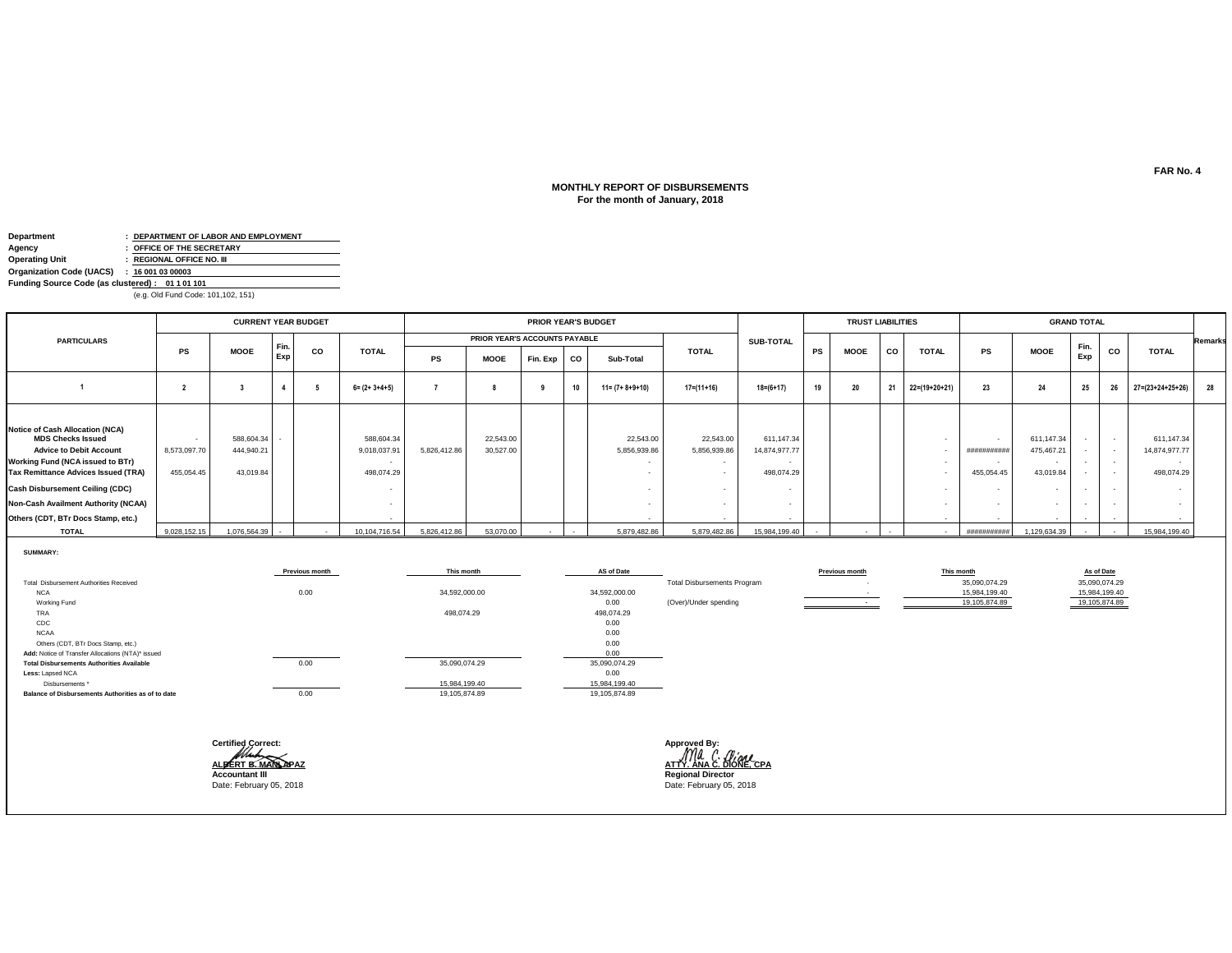### **For the month of February, 2018 MONTHLY REPORT OF DISBURSEMENTS**

| Department                                      |  | : DEPARTMENT OF LABOR AND EMPLOYMENT |  |  |  |  |
|-------------------------------------------------|--|--------------------------------------|--|--|--|--|
| Agency                                          |  | : OFFICE OF THE SECRETARY            |  |  |  |  |
| <b>Operating Unit</b>                           |  | : REGIONAL OFFICE NO. III            |  |  |  |  |
| Organization Code (UACS)                        |  | : 160010300003                       |  |  |  |  |
| Funding Source Code (as clustered): 01 1 01 101 |  |                                      |  |  |  |  |
| (e.g. Old Fund Code: 101,102, 151)              |  |                                      |  |  |  |  |

|                                                                                                                                                                                                                                                                                                 |                                          | <b>CURRENT YEAR BUDGET</b>               |             |    |                                            |    | <b>PRIOR YEAR'S BUDGET</b>              |          |    |                               | <b>TRUST LIABILITIES</b>      |                                             |    | <b>GRAND TOTAL</b> |    |               |                                          |                                                                                             |                                                                                            |                  |                                                                 |                |
|-------------------------------------------------------------------------------------------------------------------------------------------------------------------------------------------------------------------------------------------------------------------------------------------------|------------------------------------------|------------------------------------------|-------------|----|--------------------------------------------|----|-----------------------------------------|----------|----|-------------------------------|-------------------------------|---------------------------------------------|----|--------------------|----|---------------|------------------------------------------|---------------------------------------------------------------------------------------------|--------------------------------------------------------------------------------------------|------------------|-----------------------------------------------------------------|----------------|
| <b>PARTICULARS</b>                                                                                                                                                                                                                                                                              |                                          |                                          |             |    |                                            |    | PRIOR YEAR'S ACCOUNTS PAYABLE           |          |    |                               |                               | <b>SUB-TOTAL</b>                            |    |                    |    |               |                                          |                                                                                             |                                                                                            |                  |                                                                 | <b>Remarks</b> |
|                                                                                                                                                                                                                                                                                                 | PS                                       | <b>MOOE</b>                              | Fin.<br>Exp | CO | <b>TOTAL</b>                               | PS | <b>MOOE</b>                             | Fin. Exp | co | Sub-Total                     | <b>TOTAL</b>                  |                                             | PS | <b>MOOE</b>        | CO | <b>TOTAL</b>  | <b>PS</b>                                | <b>MOOE</b>                                                                                 | Fin.<br>Exp                                                                                | CO               | <b>TOTAL</b>                                                    |                |
|                                                                                                                                                                                                                                                                                                 |                                          |                                          |             |    | $6 = (2 + 3 + 4 + 5)$                      |    |                                         |          | 10 | $11 = (7 + 8 + 9 + 10)$       | $17 = (11 + 16)$              | $18 = (6 + 17)$                             | 19 | 20                 | 21 | 22=(19+20+21) | 23                                       | 24                                                                                          | 25                                                                                         | 26               | $27 = (23 + 24 + 25 + 26)$                                      | 28             |
| Notice of Cash Allocation (NCA)<br><b>MDS Checks Issued</b><br><b>Advice to Debit Account</b><br>Working Fund (NCA issued to BTr)<br>Tax Remittance Advices Issued (TRA)<br><b>Cash Disbursement Ceiling (CDC)</b><br>Non-Cash Availment Authority (NCAA)<br>Others (CDT, BTr Docs Stamp, etc.) | 197,268.71<br>6,541,739.14<br>498,940.95 | 1,384,990.81<br>982,694.66<br>288,610.97 |             |    | 1,582,259.52<br>7,524,433.80<br>787,551.92 |    | 2,542,910.76<br>15,306.20 29,925,579.31 |          |    | 2,542,910.76<br>29,940,885.51 | 2,542,910.76<br>29,940,885.51 | 4,125,170.28<br>37,465,319.31<br>787,551.92 |    |                    |    |               | 197,268.71<br>6,557,045.34<br>498,940.95 | 3,927,901.57<br>30,908,273.97<br>$\sim$<br>288,610.97<br>$\overline{\phantom{a}}$<br>$\sim$ | $\overline{\phantom{a}}$<br>$\overline{\phantom{a}}$<br>$\sim$<br>$\overline{\phantom{a}}$ | $\sim$<br>$\sim$ | 4,125,170.28<br>37,465,319.31<br>$\sim$<br>787,551.92<br>$\sim$ |                |
| <b>TOTAL</b>                                                                                                                                                                                                                                                                                    | 7,237,948.80                             | 2,656,296.44                             |             |    | 9,894,245.24                               |    | 15,306.20 32,468,490.07                 |          |    | 32,483,796.27                 | 32,483,796.27                 | 42,378,041.51                               |    |                    |    |               | 7,253,255.00                             | 35.124.786.51                                                                               |                                                                                            |                  | 42,378,041.51                                                   |                |

**SUMMARY:**

|                                                    | <b>Previous month</b> | This month    | AS of Date    |                                    | <b>Previous month</b> | This month    | As of Date    |
|----------------------------------------------------|-----------------------|---------------|---------------|------------------------------------|-----------------------|---------------|---------------|
| Total Disbursement Authorities Received            |                       |               |               | <b>Total Disbursements Program</b> | 35,090,074.29         | 60,732,451.92 | 95,822,526.21 |
| <b>NCA</b>                                         | 34,592,000.00         | 59,944,900.00 | 94,536,900.00 |                                    | 15,984,199.40         | 42,378,041.51 | 58,362,240.91 |
| Working Fund                                       | 0.00                  |               | 0.00          | (Over)/Under spending              | 19,105,874.89         | 18,354,410.41 | 37,460,285.30 |
| TRA                                                | 498,074.29            | 787,551.92    | 1,285,626.21  |                                    |                       |               |               |
| CDC                                                | 0.00                  |               | 0.00          |                                    |                       |               |               |
| <b>NCAA</b>                                        | 0.00                  |               | 0.00          |                                    |                       |               |               |
| Others (CDT, BTr Docs Stamp, etc.)                 | 0.00                  |               | 0.00          |                                    |                       |               |               |
| Add: Notice of Transfer Allocations (NTA)* issued  | 0.00                  |               | 0.00          |                                    |                       |               |               |
| <b>Total Disbursements Authorities Available</b>   | 35,090,074.29         | 60,732,451.92 | 95,822,526.21 |                                    |                       |               |               |
| Less: Lapsed NCA                                   | 0.00                  |               | 0.00          |                                    |                       |               |               |
| Disbursements *                                    | 15,984,199.40         | 42,378,041.51 | 58,362,240.91 |                                    |                       |               |               |
| Balance of Disbursements Authorities as of to date | 19,105,874.89         | 18,354,410.41 | 37,460,285.30 |                                    |                       |               |               |
|                                                    |                       |               |               |                                    |                       |               |               |



**ALBERT B. MANLAPAZ ATTY. ANA C. DIONE, CPA**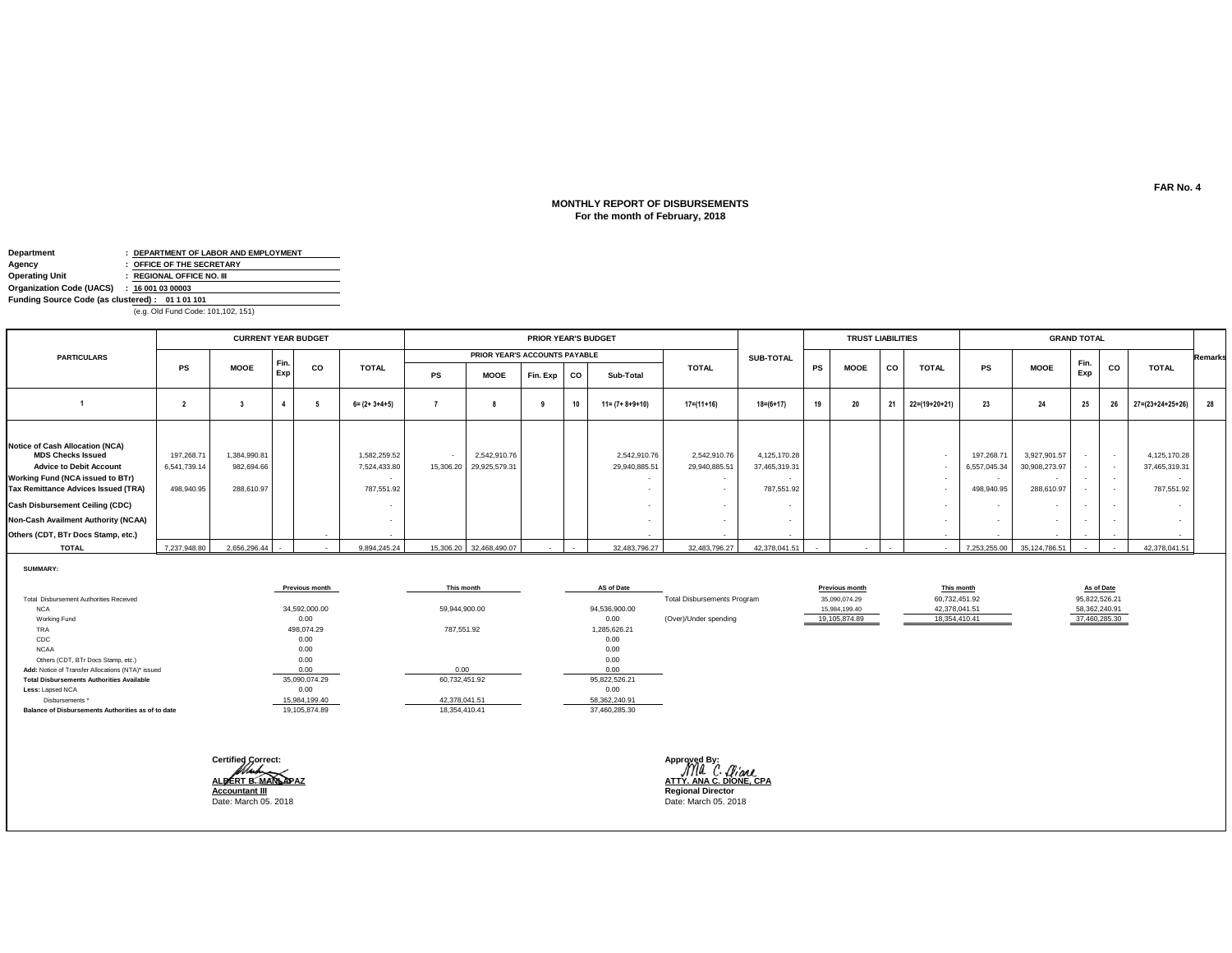### **For the month of March, 2018 MONTHLY REPORT OF DISBURSEMENTS**

| Department                                      |  | : DEPARTMENT OF LABOR AND EMPLOYMENT |  |  |  |  |
|-------------------------------------------------|--|--------------------------------------|--|--|--|--|
| Agency                                          |  | : OFFICE OF THE SECRETARY            |  |  |  |  |
| <b>Operating Unit</b>                           |  | : REGIONAL OFFICE NO. III            |  |  |  |  |
| Organization Code (UACS)                        |  | : 160010300003                       |  |  |  |  |
| Funding Source Code (as clustered): 01 1 01 101 |  |                                      |  |  |  |  |
| (e.g. Old Fund Code: 101,102, 151)              |  |                                      |  |  |  |  |

|                                                                                                                                                                                                                                                                                                        |                            | <b>CURRENT YEAR BUDGET</b>                 |             |    |                                             |    | <b>PRIOR YEAR'S BUDGET</b>    |          |           |                                           |                  |                                             |    | <b>TRUST LIABILITIES</b> |           |               | <b>GRAND TOTAL</b>         |                                                                                            |                                                                |                                |                                                       |                |
|--------------------------------------------------------------------------------------------------------------------------------------------------------------------------------------------------------------------------------------------------------------------------------------------------------|----------------------------|--------------------------------------------|-------------|----|---------------------------------------------|----|-------------------------------|----------|-----------|-------------------------------------------|------------------|---------------------------------------------|----|--------------------------|-----------|---------------|----------------------------|--------------------------------------------------------------------------------------------|----------------------------------------------------------------|--------------------------------|-------------------------------------------------------|----------------|
| <b>PARTICULARS</b>                                                                                                                                                                                                                                                                                     |                            |                                            |             |    |                                             |    | PRIOR YEAR'S ACCOUNTS PAYABLE |          |           |                                           |                  | <b>SUB-TOTAL</b>                            |    |                          |           |               |                            |                                                                                            |                                                                |                                |                                                       | <b>Remarks</b> |
|                                                                                                                                                                                                                                                                                                        | PS                         | <b>MOOE</b>                                | Fin.<br>Exp | co | <b>TOTAL</b>                                | PS | <b>MOOE</b>                   | Fin. Exp | <b>CO</b> | Sub-Total                                 | <b>TOTAL</b>     |                                             | PS | <b>MOOE</b>              | <b>CO</b> | <b>TOTAL</b>  | PS                         | <b>MOOE</b>                                                                                | Fin.<br>Exp                                                    | CO                             | <b>TOTAL</b>                                          |                |
|                                                                                                                                                                                                                                                                                                        |                            |                                            |             |    | $6 = (2 + 3 + 4 + 5)$                       |    |                               |          | 10        | $11 = (7 + 8 + 9 + 10)$                   | $17 = (11 + 16)$ | $18 = (6 + 17)$                             | 19 | 20                       | 21        | 22=(19+20+21) | 23                         | 24                                                                                         | 25                                                             | 26                             | $27 = (23 + 24 + 25 + 26)$                            | 28             |
| <b>Notice of Cash Allocation (NCA)</b><br><b>MDS Checks Issued</b><br><b>Advice to Debit Account</b><br>Working Fund (NCA issued to BTr)<br>Tax Remittance Advices Issued (TRA)<br><b>Cash Disbursement Ceiling (CDC)</b><br>Non-Cash Availment Authority (NCAA)<br>Others (CDT, BTr Docs Stamp, etc.) | 7,164,666.60<br>498,940.95 | 2,007,579.02<br>10,790,574.37<br>99,132.50 |             |    | 2,007,579.02<br>17,955,240.97<br>598,073.45 |    | 17,592,465.31                 |          |           | $\overline{\phantom{a}}$<br>17,592,465.31 | 17,592,465.31    | 2,007,579.02<br>35,547,706.28<br>598,073.45 |    |                          |           |               | 7,164,666.60<br>498,940.95 | 2,007,579.02<br>28,383,039.68<br>$\overline{\phantom{a}}$<br>99,132.50<br>$\sim$<br>$\sim$ | $\overline{\phantom{a}}$<br>$\sim$<br>$\overline{\phantom{a}}$ | $\sim$ $-$<br>$\sim$<br>$\sim$ | 2,007,579.02<br>35,547,706.28<br>$\sim$<br>598,073.45 |                |
| <b>TOTAL</b>                                                                                                                                                                                                                                                                                           | 7,663,607.55               | 12,897,285.89                              |             |    | 20,560,893.44                               |    | 17,592,465.31                 |          |           | 17,592,465.31                             | 17,592,465.31    | 38,153,358.75                               |    |                          |           |               | 7,663,607.55               | 30,489,751.20                                                                              |                                                                |                                | 38, 153, 358. 75                                      |                |

**SUMMARY:**

|                                                    | <b>Previous month</b> | This month        | AS of Date    |                                    | Previous month | This month        | As of Date    |
|----------------------------------------------------|-----------------------|-------------------|---------------|------------------------------------|----------------|-------------------|---------------|
| Total Disbursement Authorities Received            |                       |                   |               | <b>Total Disbursements Program</b> | 95,822,526.21  | 693,073.45        | 96,515,599.66 |
| <b>NCA</b>                                         | 94,536,900.00         | 95,000.00         | 94,631,900.00 |                                    | 58.362.240.91  | 38, 153, 358. 75  | 96,515,599.66 |
| Working Fund                                       | 0.00                  |                   | 0.00          | (Over)/Under spending              | 37,460,285.30  | (37, 460, 285.30) | 0.00          |
| TRA                                                | 1,285,626.21          | 598,073.45        | 1,883,699.66  |                                    |                |                   |               |
| CDC                                                | 0.00                  |                   | 0.00          |                                    |                |                   |               |
| <b>NCAA</b>                                        | 0.00                  |                   | 0.00          |                                    |                |                   |               |
| Others (CDT, BTr Docs Stamp, etc.)                 | 0.00                  |                   | 0.00          |                                    |                |                   |               |
| Add: Notice of Transfer Allocations (NTA)* issued  | 0.00                  |                   | 0.00          |                                    |                |                   |               |
| <b>Total Disbursements Authorities Available</b>   | 95,822,526.21         | 693,073.45        | 96,515,599.66 |                                    |                |                   |               |
| Less: Lapsed NCA                                   | 0.00                  | 0.00              | 0.00          |                                    |                |                   |               |
| Disbursements *                                    | 58,362,240.91         | 38, 153, 358.75   | 96,515,599.66 |                                    |                |                   |               |
| Balance of Disbursements Authorities as of to date | 37,460,285.30         | (37, 460, 285.30) | 0.00          |                                    |                |                   |               |
|                                                    |                       |                   |               |                                    |                |                   |               |

| <b>Certified Correct:</b> | Approved By:             |
|---------------------------|--------------------------|
| ALBERT B. MANUARAZ        | ATTY ANA C. OG           |
|                           |                          |
| <b>Accountant III</b>     | <b>Regional Director</b> |
| Date: April 15, 2016      | Date: April 15, 2016     |

**ALBERT B. MANLAPAZ ATTY. ANA C. DIONE, CPA**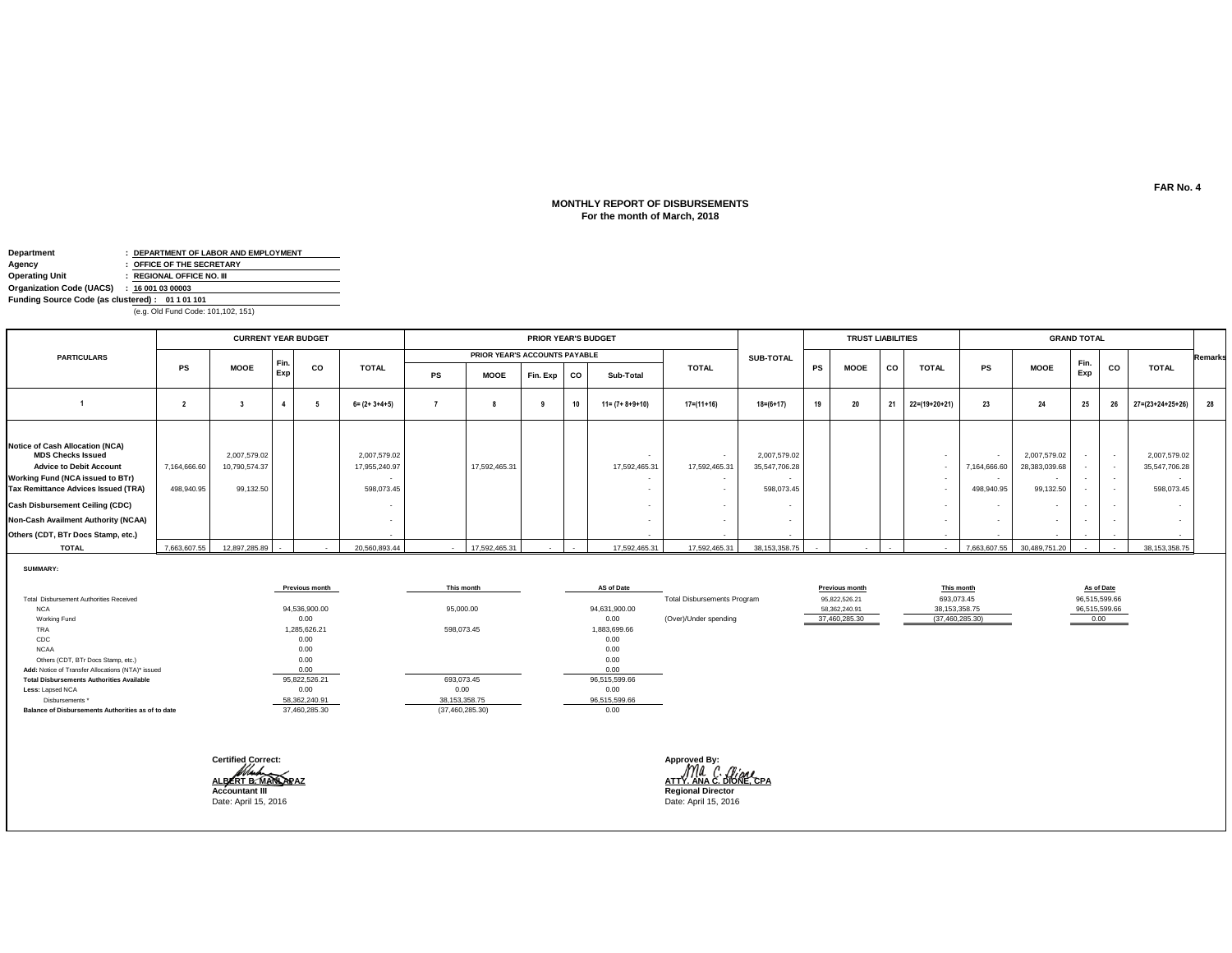# **MONTHLY REPORT OF DISBURSEMENTS For the month of April, 2018**

| Department                                      |  | : DEPARTMENT OF LABOR AND EMPLOYMENT |  |  |  |  |  |
|-------------------------------------------------|--|--------------------------------------|--|--|--|--|--|
| Agency                                          |  | : OFFICE OF THE SECRETARY            |  |  |  |  |  |
| <b>Operating Unit</b>                           |  | : REGIONAL OFFICE NO. III            |  |  |  |  |  |
| Organization Code (UACS) : 16 001 03 00003      |  |                                      |  |  |  |  |  |
| Funding Source Code (as clustered): 01 1 01 101 |  |                                      |  |  |  |  |  |
| (e.g. Old Fund Code: 101,102, 151)              |  |                                      |  |  |  |  |  |

|                                                                                                                                                                                                                                                                                                        |                                      | <b>CURRENT YEAR BUDGET</b>                     |               |    |                                             | <b>PRIOR YEAR'S BUDGET</b> |                                        |          |    |                         |                  |                                             |        | <b>CURRENT YEAR'S PAYABLE</b> |           |                 | <b>GRAND TOTAL</b>                    |                                                                                                     |                                    |                  |                                                                         |                |
|--------------------------------------------------------------------------------------------------------------------------------------------------------------------------------------------------------------------------------------------------------------------------------------------------------|--------------------------------------|------------------------------------------------|---------------|----|---------------------------------------------|----------------------------|----------------------------------------|----------|----|-------------------------|------------------|---------------------------------------------|--------|-------------------------------|-----------|-----------------|---------------------------------------|-----------------------------------------------------------------------------------------------------|------------------------------------|------------------|-------------------------------------------------------------------------|----------------|
| <b>PARTICULARS</b>                                                                                                                                                                                                                                                                                     |                                      |                                                |               |    |                                             |                            | <b>CURRENT YEAR'S ACCOUNTS PAYABLE</b> |          |    |                         |                  | <b>SUB-TOTAL</b>                            |        |                               |           |                 |                                       |                                                                                                     |                                    |                  |                                                                         | <b>Remarks</b> |
|                                                                                                                                                                                                                                                                                                        | PS                                   | <b>MOOE</b>                                    | I Fin.<br>Exp | CO | <b>TOTAL</b>                                | PS                         | <b>MOOE</b>                            | Fin. Exp | co | Sub-Total               | <b>TOTAL</b>     |                                             | PS     | <b>MOOE</b>                   | <b>CO</b> | <b>TOTAL</b>    | PS                                    | <b>MOOE</b>                                                                                         | Fin.<br>Exp                        | CO               | <b>TOTAL</b>                                                            |                |
|                                                                                                                                                                                                                                                                                                        |                                      |                                                |               |    | $6 = (2 + 3 + 4 + 5)$                       |                            |                                        |          | 10 | $11 = (7 + 8 + 9 + 10)$ | $17 = (11 + 16)$ | $18 = (6 + 17)$                             | 19     | 20                            | 21        | $22=(19+20+21)$ | 23                                    | 24                                                                                                  | 25                                 | 26               | 27=(23+24+25+26)                                                        | 28             |
| <b>Notice of Cash Allocation (NCA)</b><br><b>MDS Checks Issued</b><br><b>Advice to Debit Account</b><br>Working Fund (NCA issued to BTr)<br>Tax Remittance Advices Issued (TRA)<br><b>Cash Disbursement Ceiling (CDC)</b><br>Non-Cash Availment Authority (NCAA)<br>Others (CDT, BTr Docs Stamp, etc.) | 91,015.35<br>333,092.7<br>482,096.06 | 3,123,238.50<br>14, 157, 684. 19<br>184,817.30 |               |    | 3,214,253.85<br>14,490,776.95<br>666,913.36 |                            | 1,000,000.00                           |          |    | 1,000,000.00            | 1,000,000.00     | 4,214,253.85<br>14,490,776.95<br>666,913.36 |        | 3,355,825.78                  |           | 3,355,825.78    | 91,015.35<br>333,092.76<br>482,096.06 | 7,479,064.28<br>14,157,684.19<br>$\overline{\phantom{a}}$<br>184,817.30<br>$\overline{\phantom{a}}$ | $\overline{\phantom{a}}$<br>$\sim$ | $\sim$<br>$\sim$ | 7,570,079.63<br>14,490,776.95<br>$\overline{\phantom{a}}$<br>666,913.36 |                |
| <b>TOTAL</b>                                                                                                                                                                                                                                                                                           | 906.204.17                           | 17.465.739.99                                  |               |    | 18.371.944.16                               |                            | 1.000.000.00                           |          |    | 1,000,000.00            | 1,000,000.00     | 19.371.944.16                               | $\sim$ | 3.355.825.78                  |           |                 |                                       | 3.355.825.78 906.204.17 21.821.565.77                                                               |                                    |                  | 22.727.769.94                                                           |                |

**SUMMARY:**

|                                                    | Previous month | This month    | AS of Date     |                                    | <b>Previous month</b> | This month    | As of Date     |
|----------------------------------------------------|----------------|---------------|----------------|------------------------------------|-----------------------|---------------|----------------|
| Total Disbursement Authorities Received            |                |               |                | <b>Total Disbursements Program</b> | 96,515,599.66         | 99,523,196.86 | 196,038,796.52 |
| <b>NCA</b>                                         | 94,631,900.00  | 98,856,283.50 | 193,488,183.50 |                                    | 96,515,599.66         | 22,727,769.94 | 119,243,369.60 |
| Working Fund                                       | 0.00           |               | 0.00           | (Over)/Under spending              | 0.00                  | 76,795,426.92 | 76,795,426.92  |
| TRA                                                | 1,883,699.66   | 666,913.36    | 2,550,613.02   |                                    |                       |               |                |
| CDC                                                | 0.00           |               | 0.00           |                                    |                       |               |                |
| <b>NCAA</b>                                        | 0.00           |               | 0.00           |                                    |                       |               |                |
| Others (CDT, BTr Docs Stamp, etc.)                 | 0.00           |               | 0.00           |                                    |                       |               |                |
| Add: Notice of Transfer Allocations (NTA)* issued  | 0.00           |               | 0.00           |                                    |                       |               |                |
| <b>Total Disbursements Authorities Available</b>   | 96,515,599.66  | 99,523,196.86 | 196,038,796.52 |                                    |                       |               |                |
| Less: Lapsed NCA                                   | 0.00           |               | 0.00           |                                    |                       |               |                |
| Disbursements *                                    | 96,515,599.66  | 22,727,769.94 | 119,243,369.60 |                                    |                       |               |                |
| Balance of Disbursements Authorities as of to date | 0.00           | 76,795,426.92 | 76,795,426.92  |                                    |                       |               |                |
|                                                    |                |               |                |                                    |                       |               |                |

| ALBERT B. MANLAPAZ | <b>Accountant III</b> | <b>Certified Correct:</b> |  |
|--------------------|-----------------------|---------------------------|--|
|                    |                       |                           |  |
|                    |                       |                           |  |
|                    |                       |                           |  |

**Approved By: ALBERT B<u>. MANLAPAZ</u><br>Accountant III**<br>Date: May 15, 2016 Date: May 15, 2016 Date: May 15, 2016 Date: May 15, 2016 Date: May 15, 2016 Date: May 15, 2016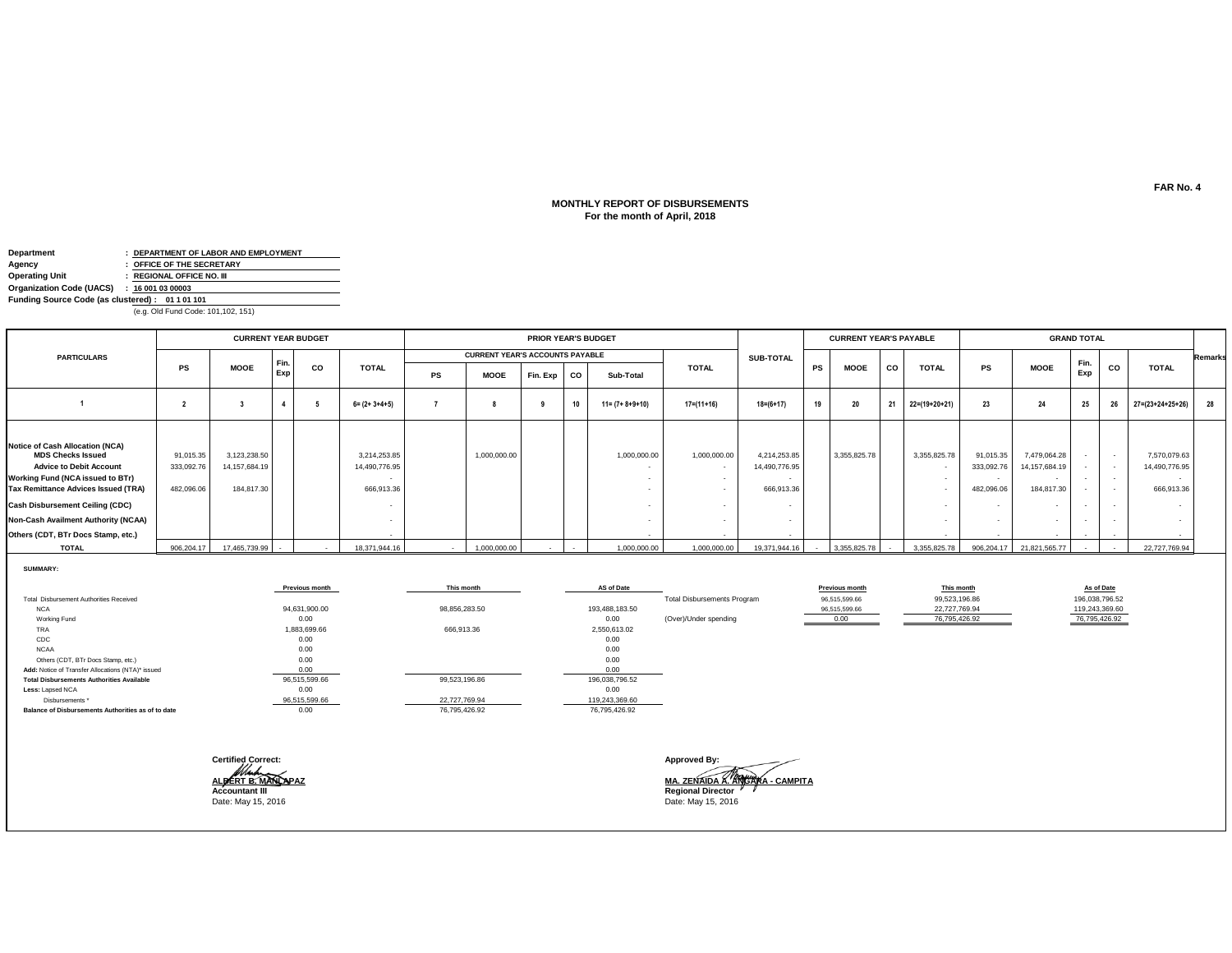# **For the month of May, 2018 MONTHLY REPORT OF DISBURSEMENTS**

| Department                                      |  | : DEPARTMENT OF LABOR AND EMPLOYMENT |  |  |  |  |  |
|-------------------------------------------------|--|--------------------------------------|--|--|--|--|--|
| Agency                                          |  | : OFFICE OF THE SECRETARY            |  |  |  |  |  |
| <b>Operating Unit</b>                           |  | : REGIONAL OFFICE NO. III            |  |  |  |  |  |
| Organization Code (UACS) : 16 001 03 00003      |  |                                      |  |  |  |  |  |
| Funding Source Code (as clustered): 01 1 01 101 |  |                                      |  |  |  |  |  |
| (e.g. Old Fund Code: 101,102, 151)              |  |                                      |  |  |  |  |  |

|                                                                                                                                                                                                                                                                                                 |                                          | <b>CURRENT YEAR BUDGET</b>                  |             |           |                                             | PRIOR YEAR'S BUDGET |                               |          |    |                         |              |                                             | <b>TRUST LIABILITIES</b> |             |    |               | <b>GRAND TOTAL</b>                       |                                                                                   |                  |                                              |                                                         |                |
|-------------------------------------------------------------------------------------------------------------------------------------------------------------------------------------------------------------------------------------------------------------------------------------------------|------------------------------------------|---------------------------------------------|-------------|-----------|---------------------------------------------|---------------------|-------------------------------|----------|----|-------------------------|--------------|---------------------------------------------|--------------------------|-------------|----|---------------|------------------------------------------|-----------------------------------------------------------------------------------|------------------|----------------------------------------------|---------------------------------------------------------|----------------|
| <b>PARTICULARS</b>                                                                                                                                                                                                                                                                              |                                          |                                             |             |           |                                             |                     | PRIOR YEAR'S ACCOUNTS PAYABLE |          |    |                         |              | <b>SUB-TOTAL</b>                            |                          |             |    |               |                                          |                                                                                   |                  |                                              |                                                         | <b>Remarks</b> |
|                                                                                                                                                                                                                                                                                                 | <b>PS</b>                                | <b>MOOE</b>                                 | Fin.<br>Exp | <b>CO</b> | <b>TOTAL</b>                                | PS                  | <b>MOOE</b>                   | Fin. Exp | co | Sub-Total               | <b>TOTAL</b> |                                             | PS                       | <b>MOOE</b> | co | <b>TOTAL</b>  | PS                                       | <b>MOOE</b>                                                                       | Fin.<br>Exp      | CO                                           | <b>TOTAL</b>                                            |                |
|                                                                                                                                                                                                                                                                                                 |                                          |                                             |             |           | $6 = (2 + 3 + 4 + 5)$                       |                     |                               |          | 10 | $11 = (7 + 8 + 9 + 10)$ | $17=(11+16)$ | $18 = (6 + 17)$                             | 19                       | 20          | 21 | 22=(19+20+21) | 23                                       | 24                                                                                | 25               | 26                                           | $27 = (23 + 24 + 25 + 26)$                              | 28             |
| Notice of Cash Allocation (NCA)<br><b>MDS Checks Issued</b><br><b>Advice to Debit Account</b><br>Working Fund (NCA issued to BTr)<br>Tax Remittance Advices Issued (TRA)<br><b>Cash Disbursement Ceiling (CDC)</b><br>Non-Cash Availment Authority (NCAA)<br>Others (CDT, BTr Docs Stamp, etc.) | 193,310.27<br>9,018,219.23<br>489,393.89 | 3,799,533.72<br>28,089,428.06<br>136,036.19 |             |           | 3,992,843.99<br>37,107,647.29<br>625,430.08 |                     |                               |          |    |                         |              | 3,992,843.99<br>37,107,647.29<br>625,430.08 |                          |             |    |               | 193,310.27<br>9,018,219.23<br>489,393.89 | 3,799,533.72<br>28,089,428.06<br>$\sim$<br>136,036.19<br>$\overline{\phantom{a}}$ | $\sim$<br>$\sim$ | $\sim$<br>$\sim$<br>$\overline{\phantom{a}}$ | 3,992,843.99<br>37, 107, 647.29<br>$\sim$<br>625,430.08 |                |
| <b>TOTAL</b>                                                                                                                                                                                                                                                                                    | 9,700,923.39                             | 32,024,997.97                               |             |           | 41.725.921.36                               |                     |                               |          |    |                         |              | 41.725.921.36                               |                          |             |    |               | 9,700,923.39                             | 32,024,997.97                                                                     |                  |                                              | 41.725.921.36                                           |                |

**SUMMARY:**

|                                                    | <b>Previous month</b> | This month        | AS of Date     |                                    | Previous month | This month        | As of Date     |
|----------------------------------------------------|-----------------------|-------------------|----------------|------------------------------------|----------------|-------------------|----------------|
| Total Disbursement Authorities Received            |                       |                   |                | <b>Total Disbursements Program</b> | 196,038,796.52 | 13,188,712.58     | 209,227,509.10 |
| <b>NCA</b>                                         | 193.488.183.50        | 12.563.282.50     | 206,051,466.00 |                                    | 119,243,369.60 | 41,725,921.36     | 160,969,290.96 |
| Working Fund                                       | 0.00                  |                   | 0.00           | (Over)/Under spending              | 76,795,426.92  | (28, 537, 208.78) | 48,258,218.14  |
| TRA                                                | 2,550,613.02          | 625,430.08        | 3,176,043.10   |                                    |                |                   |                |
| CDC                                                | 0.00                  |                   | 0.00           |                                    |                |                   |                |
| <b>NCAA</b>                                        | 0.00                  |                   | 0.00           |                                    |                |                   |                |
| Others (CDT, BTr Docs Stamp, etc.)                 | 0.00                  |                   | 0.00           |                                    |                |                   |                |
| Add: Notice of Transfer Allocations (NTA)* issued  | 0.00                  |                   |                |                                    |                |                   |                |
| <b>Total Disbursements Authorities Available</b>   | 196,038,796.52        | 13,188,712.58     | 209,227,509.10 |                                    |                |                   |                |
| Less: Lapsed NCA                                   | 0.00                  |                   | 0.00           |                                    |                |                   |                |
| Disbursements *                                    | 119,243,369.60        | 41,725,921.36     | 160,969,290.96 |                                    |                |                   |                |
| Balance of Disbursements Authorities as of to date | 76,795,426.92         | (28, 537, 208.78) | 48,258,218.14  |                                    |                |                   |                |
|                                                    |                       |                   |                |                                    |                |                   |                |
|                                                    |                       |                   |                |                                    |                |                   |                |

| <b>Certified Correct:</b> |
|---------------------------|
|                           |
| ALBERT B.M                |
| <b>Accountant III</b>     |
| Date: June 5, 2018        |

**Approved By: ALBERT B<u>. MANLAPAZ</u><br>Accountant III**<br>Date: June 5, 2018 Date: June 5, 2018 Date: June 5, 2018 Date: June 5, 2018 Date: June 5, 2018 Date: June 5, 2018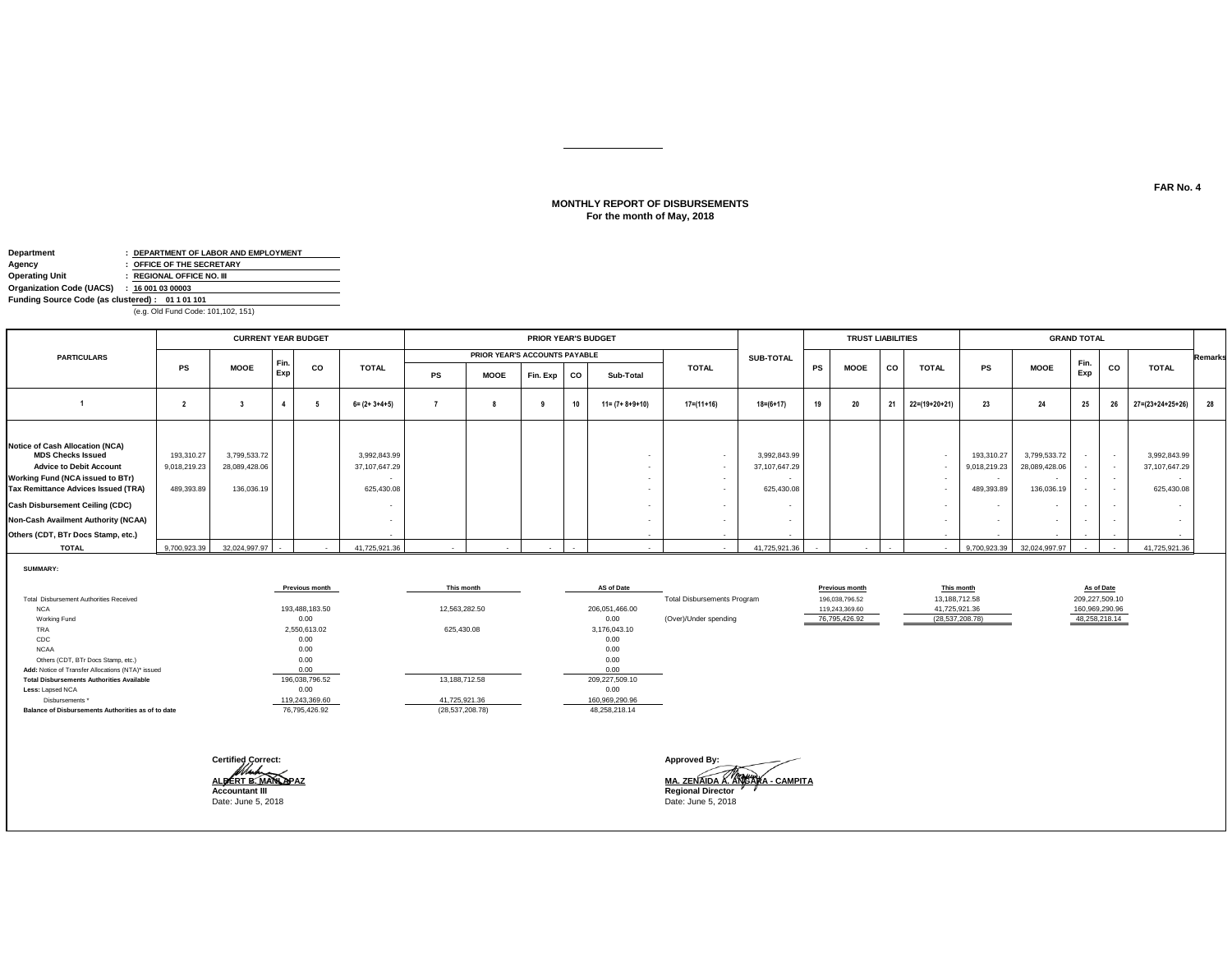206,051,466.00

### **For the month of June, 2018 MONTHLY REPORT OF DISBURSEMENTS**

| Department                                      |  | : DEPARTMENT OF LABOR AND EMPLOYMENT |  |  |  |  |
|-------------------------------------------------|--|--------------------------------------|--|--|--|--|
| Agency                                          |  | : OFFICE OF THE SECRETARY            |  |  |  |  |
| <b>Operating Unit</b>                           |  | : REGIONAL OFFICE NO. III            |  |  |  |  |
| Organization Code (UACS) : 16 001 03 00003      |  |                                      |  |  |  |  |
| Funding Source Code (as clustered): 01 1 01 101 |  |                                      |  |  |  |  |
| (e.g. Old Fund Code: 101,102, 151)              |  |                                      |  |  |  |  |

|                                                                                                                                                                                                                                                                                                 |                                         | <b>CURRENT YEAR BUDGET</b>                  |             |    |                                             | <b>PRIOR YEAR'S BUDGET</b> |                               |          |    |                         |                  |                                             |    | <b>TRUST LIABILITIES</b> |    |               |                                          | <b>GRAND TOTAL</b>                                                        |                                                                          |                  |                                                                 |                |
|-------------------------------------------------------------------------------------------------------------------------------------------------------------------------------------------------------------------------------------------------------------------------------------------------|-----------------------------------------|---------------------------------------------|-------------|----|---------------------------------------------|----------------------------|-------------------------------|----------|----|-------------------------|------------------|---------------------------------------------|----|--------------------------|----|---------------|------------------------------------------|---------------------------------------------------------------------------|--------------------------------------------------------------------------|------------------|-----------------------------------------------------------------|----------------|
| <b>PARTICULARS</b>                                                                                                                                                                                                                                                                              |                                         |                                             |             |    |                                             |                            | PRIOR YEAR'S ACCOUNTS PAYABLE |          |    |                         |                  | <b>SUB-TOTAL</b>                            |    |                          |    |               |                                          |                                                                           |                                                                          |                  |                                                                 | <b>Remarks</b> |
|                                                                                                                                                                                                                                                                                                 | PS                                      | <b>MOOE</b>                                 | Fin.<br>Exp | CO | <b>TOTAL</b>                                | PS                         | <b>MOOE</b>                   | Fin. Exp | co | Sub-Total               | <b>TOTAL</b>     |                                             | PS | <b>MOOE</b>              | CO | <b>TOTAL</b>  | PS                                       | <b>MOOE</b>                                                               | Fin.<br>Exp                                                              | CO               | <b>TOTAL</b>                                                    |                |
|                                                                                                                                                                                                                                                                                                 |                                         |                                             |             |    | $6 = (2 + 3 + 4 + 5)$                       |                            |                               |          | 10 | $11 = (7 + 8 + 9 + 10)$ | $17 = (11 + 16)$ | $18 = (6 + 17)$                             | 19 | 20                       | 21 | 22=(19+20+21) | 23                                       | 24                                                                        | 25                                                                       | 26               | $27 = (23 + 24 + 25 + 26)$                                      | 28             |
| Notice of Cash Allocation (NCA)<br><b>MDS Checks Issued</b><br><b>Advice to Debit Account</b><br>Working Fund (NCA issued to BTr)<br>Tax Remittance Advices Issued (TRA)<br><b>Cash Disbursement Ceiling (CDC)</b><br>Non-Cash Availment Authority (NCAA)<br>Others (CDT, BTr Docs Stamp, etc.) | 404,520.1<br>2,975,069.07<br>180,014.27 | 6,117,645.69<br>52,672,993.28<br>489,393.89 |             |    | 6,522,165.79<br>55,648,062.35<br>669,408.16 |                            | 64,000.00                     |          |    | 64,000.00               | 64,000.00        | 6,586,165.79<br>55,648,062.35<br>669,408.16 |    |                          |    |               | 404,520.10<br>2,975,069.07<br>180,014.27 | 6,181,645.69<br>52,672,993.28<br>$\sim$<br>489,393.89<br>$\sim$<br>$\sim$ | $\sim$<br>$\overline{\phantom{a}}$<br>$\sim$<br>$\overline{\phantom{a}}$ | $\sim$<br>$\sim$ | 6,586,165.79<br>55,648,062.35<br>$\sim$<br>669,408.16<br>$\sim$ |                |
| <b>TOTAL</b>                                                                                                                                                                                                                                                                                    | 3,559,603.44                            | 59,280,032.86                               |             |    | 62,839,636.30                               |                            | 64,000.00                     |          |    | 64,000.00               | 64,000.00        | 62,903,636.30                               |    |                          |    |               | 3,559,603.44                             | 59,344,032.86                                                             |                                                                          |                  | 62,903,636.30                                                   |                |

**SUMMARY:**

|                                                    | <b>Previous month</b> | This month         | AS of Date     |                                    | Previous month | This month        | As of Date     |
|----------------------------------------------------|-----------------------|--------------------|----------------|------------------------------------|----------------|-------------------|----------------|
| Total Disbursement Authorities Received            |                       |                    |                | <b>Total Disbursements Program</b> | 209,227,509.10 | 14,645,418.16     | 223,872,927.26 |
| <b>NCA</b>                                         | 206,051,466.00        | 13,976,010.00      | 220,027,476.00 |                                    | 160,969,290.96 | 62,903,636.30     | 223,872,927.26 |
| Working Fund                                       | 0.00                  |                    | 0.00           | (Over)/Under spending              | 48,258,218.14  | (48, 258, 218.14) | 0.00           |
| <b>TRA</b>                                         | 3,176,043.10          | 669,408.16         | 3,845,451.26   |                                    |                |                   |                |
| CDC                                                | 0.00                  |                    | 0.00           |                                    |                |                   |                |
| <b>NCAA</b>                                        | 0.00                  |                    | 0.00           |                                    |                |                   |                |
| Others (CDT, BTr Docs Stamp, etc.)                 | 0.00                  |                    | 0.00           |                                    |                |                   |                |
| Add: Notice of Transfer Allocations (NTA)* issued  | 0.00                  |                    | 0.00           |                                    |                |                   |                |
| <b>Total Disbursements Authorities Available</b>   | 209,227,509.10        | 14,645,418.16      | 223,872,927.26 |                                    |                |                   |                |
| Less: Lapsed NCA                                   | 0.00                  | 0.00               | 0.00           |                                    |                |                   |                |
| Disbursements *                                    | 160,969,290.96        | 62,903,636.30      | 223,872,927.26 |                                    |                |                   |                |
| Balance of Disbursements Authorities as of to date | 48,258,218.14         | (48, 258, 218, 14) | 0.00           |                                    |                |                   |                |
|                                                    |                       |                    |                |                                    |                |                   |                |
|                                                    |                       |                    |                |                                    |                |                   |                |
|                                                    |                       |                    |                |                                    |                |                   |                |

| <b>Certified Correct:</b> | Approved By:          |
|---------------------------|-----------------------|
| ALBERT B. MANDPAZ         | MA. ZENAIDA           |
| <b>Accountant III</b>     | <b>Regional Direc</b> |
| Date: July 10, 2018       | Date: July 10, 2      |

**ALBERT B. MANLAPAZ MA. ZENAIDA A. ANGARA - CAMPITA Accountant III Regional Director** Date: July 10, 2018 Date: July 10, 2018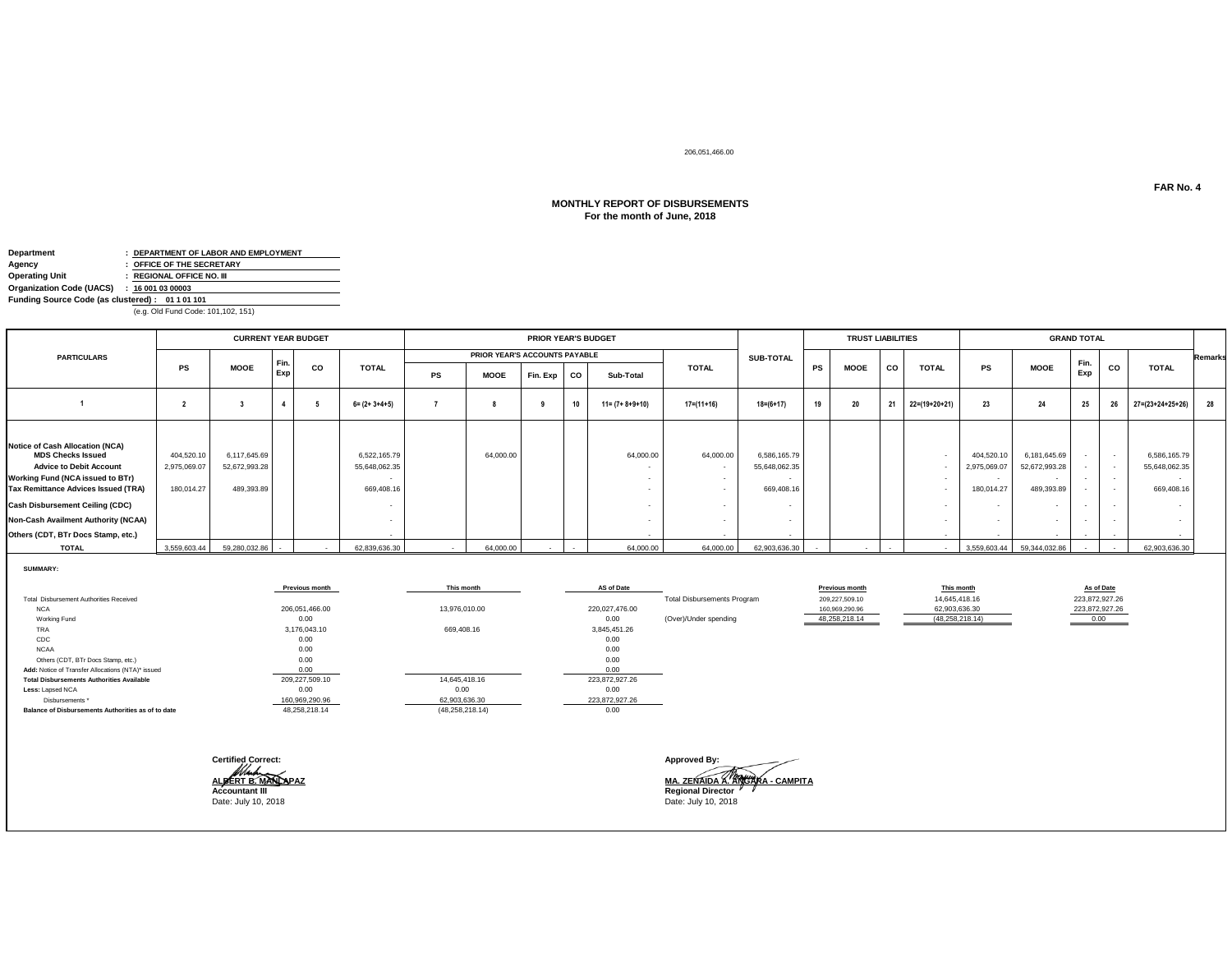# **MONTHLY REPORT OF DISBURSEMENTS For the month of July, 2018**

| Department                                      |                | : DEPARTMENT OF LABOR AND EMPLOYMENT |  |  |  |  |
|-------------------------------------------------|----------------|--------------------------------------|--|--|--|--|
| Agency                                          |                | : OFFICE OF THE SECRETARY            |  |  |  |  |
| <b>Operating Unit</b>                           |                | : REGIONAL OFFICE NO. III            |  |  |  |  |
| Organization Code (UACS)                        | : 160010300003 |                                      |  |  |  |  |
| Funding Source Code (as clustered): 01 1 01 101 |                |                                      |  |  |  |  |
| (e.g. Old Fund Code: 101,102, 151)              |                |                                      |  |  |  |  |

|                                                                                                                                                                                                                                                                                                 |                                          | <b>CURRENT YEAR BUDGET</b>                  |             |           |                                              |    |                               | <b>PRIOR YEAR'S BUDGET</b> |    |                         |                  |                                              |    | <b>TRUST LIABILITIES</b> |    |               |                                          |                                                                                   | <b>GRAND TOTAL</b> |                                                                                  |                                                                          |                |
|-------------------------------------------------------------------------------------------------------------------------------------------------------------------------------------------------------------------------------------------------------------------------------------------------|------------------------------------------|---------------------------------------------|-------------|-----------|----------------------------------------------|----|-------------------------------|----------------------------|----|-------------------------|------------------|----------------------------------------------|----|--------------------------|----|---------------|------------------------------------------|-----------------------------------------------------------------------------------|--------------------|----------------------------------------------------------------------------------|--------------------------------------------------------------------------|----------------|
| <b>PARTICULARS</b>                                                                                                                                                                                                                                                                              |                                          |                                             |             |           |                                              |    | PRIOR YEAR'S ACCOUNTS PAYABLE |                            |    |                         |                  | <b>SUB-TOTAL</b>                             |    |                          |    |               |                                          |                                                                                   |                    |                                                                                  |                                                                          | <b>Remarks</b> |
|                                                                                                                                                                                                                                                                                                 | <b>PS</b>                                | <b>MOOE</b>                                 | Fin.<br>Exp | <b>CO</b> | <b>TOTAL</b>                                 | PS | <b>MOOE</b>                   | Fin. Exp                   | co | Sub-Total               | <b>TOTAL</b>     |                                              | PS | <b>MOOE</b>              | co | <b>TOTAL</b>  | PS                                       | <b>MOOE</b>                                                                       | Fin.<br>Exp        | <b>CO</b>                                                                        | <b>TOTAL</b>                                                             |                |
|                                                                                                                                                                                                                                                                                                 |                                          |                                             |             |           | $6 = (2 + 3 + 4 + 5)$                        |    |                               |                            | 10 | $11 = (7 + 8 + 9 + 10)$ | $17 = (11 + 16)$ | $18 = (6 + 17)$                              | 19 | 20                       | 21 | 22=(19+20+21) | 23                                       | 24                                                                                | 25                 | 26                                                                               | $27 = (23 + 24 + 25 + 26)$                                               | 28             |
| Notice of Cash Allocation (NCA)<br><b>MDS Checks Issued</b><br><b>Advice to Debit Account</b><br>Working Fund (NCA issued to BTr)<br>Tax Remittance Advices Issued (TRA)<br><b>Cash Disbursement Ceiling (CDC)</b><br>Non-Cash Availment Authority (NCAA)<br>Others (CDT, BTr Docs Stamp, etc.) | 170,114.45<br>3,945,609.21<br>489,393.89 | 10,342,353.71<br>6,539,101.08<br>146,015.37 |             |           | 10,512,468.16<br>10,484,710.29<br>635,409.26 |    |                               |                            |    |                         | $\sim$           | 10,512,468.16<br>10,484,710.29<br>635,409.26 |    |                          |    | $\sim$        | 170,114.45<br>3,945,609.21<br>489,393.89 | 10,342,353.71<br>6,539,101.08<br>146,015.37<br>$\sim$<br>$\overline{\phantom{a}}$ | $\sim$<br>$\sim$   | $\overline{\phantom{a}}$<br>$\overline{\phantom{a}}$<br>$\overline{\phantom{a}}$ | 10,512,468.16<br>10,484,710.29<br>$\overline{\phantom{a}}$<br>635,409.26 |                |
| <b>TOTAL</b>                                                                                                                                                                                                                                                                                    |                                          | 4,605,117.55 17,027,470.16                  | $\sim$      | $\sim$    | 21,632,587.71                                |    |                               |                            |    |                         |                  | 21,632,587.71                                |    |                          |    | $\sim$        |                                          | 4,605,117.55 17,027,470.16                                                        |                    |                                                                                  | 21,632,587.71                                                            |                |

**SUMMARY:**

|                                                    | Previous month     | This month    | AS of Date     |                                    | <b>Previous month</b> | This month    | As of Date     |  |
|----------------------------------------------------|--------------------|---------------|----------------|------------------------------------|-----------------------|---------------|----------------|--|
| Total Disbursement Authorities Received            |                    |               |                | <b>Total Disbursements Program</b> | 223,872,927.26        | 92,748,972.26 | 316,621,899.52 |  |
| <b>NCA</b>                                         | 220,027,476.00     | 77,449,980.00 | 297,477,456.00 |                                    | 223,872,927.26        | 21,632,587.71 | 245,505,514.97 |  |
| Working Fund                                       | 0.00               |               | 0.00           | (Over)/Under spending              | 0.00                  | 71,116,384.55 | 71,116,384.55  |  |
| TRA                                                | 3,845,451.26       | 635,409.26    | 4,480,860.52   |                                    |                       |               |                |  |
| CDC                                                | 0.00               |               | 0.00           |                                    |                       |               |                |  |
| <b>NCAA</b>                                        | 0.00               |               | 0.00           |                                    |                       |               |                |  |
| Others (CDT, BTr Docs Stamp, etc.)                 | 0.00               |               | 0.00           |                                    |                       |               |                |  |
| Add: Notice of Transfer Allocations (NTA)* issued  | 0.00               | 14,663,583.00 | 14,663,583.00  |                                    |                       |               |                |  |
| <b>Total Disbursements Authorities Available</b>   | 223,872,927.26     | 92,748,972.26 | 316,621,899.52 |                                    |                       |               |                |  |
| Less: Lapsed NCA                                   | 0.00               |               | 0.00           |                                    |                       |               |                |  |
| Disbursements *                                    | 223,872,927.26     | 21,632,587.71 | 245,505,514.97 |                                    |                       |               |                |  |
| Balance of Disbursements Authorities as of to date | 0.00               | 71,116,384.55 | 71,116,384.55  |                                    |                       |               |                |  |
|                                                    |                    |               |                |                                    |                       |               |                |  |
|                                                    |                    |               |                |                                    |                       |               |                |  |
|                                                    |                    |               |                | <b>Approved By:</b>                |                       |               |                |  |
|                                                    | Certified Correct: |               |                | $\overline{\phantom{a}}$           |                       |               |                |  |

**ALBERT B. MANLAPAZ MA. ZENAIDA A. ANGARA - CAMPITA Accountant III Regional Director** Date: Aug 6, 2018 Date: Aug 6, 2018

**\* Difference of 95,600.00 will be adjusted in August**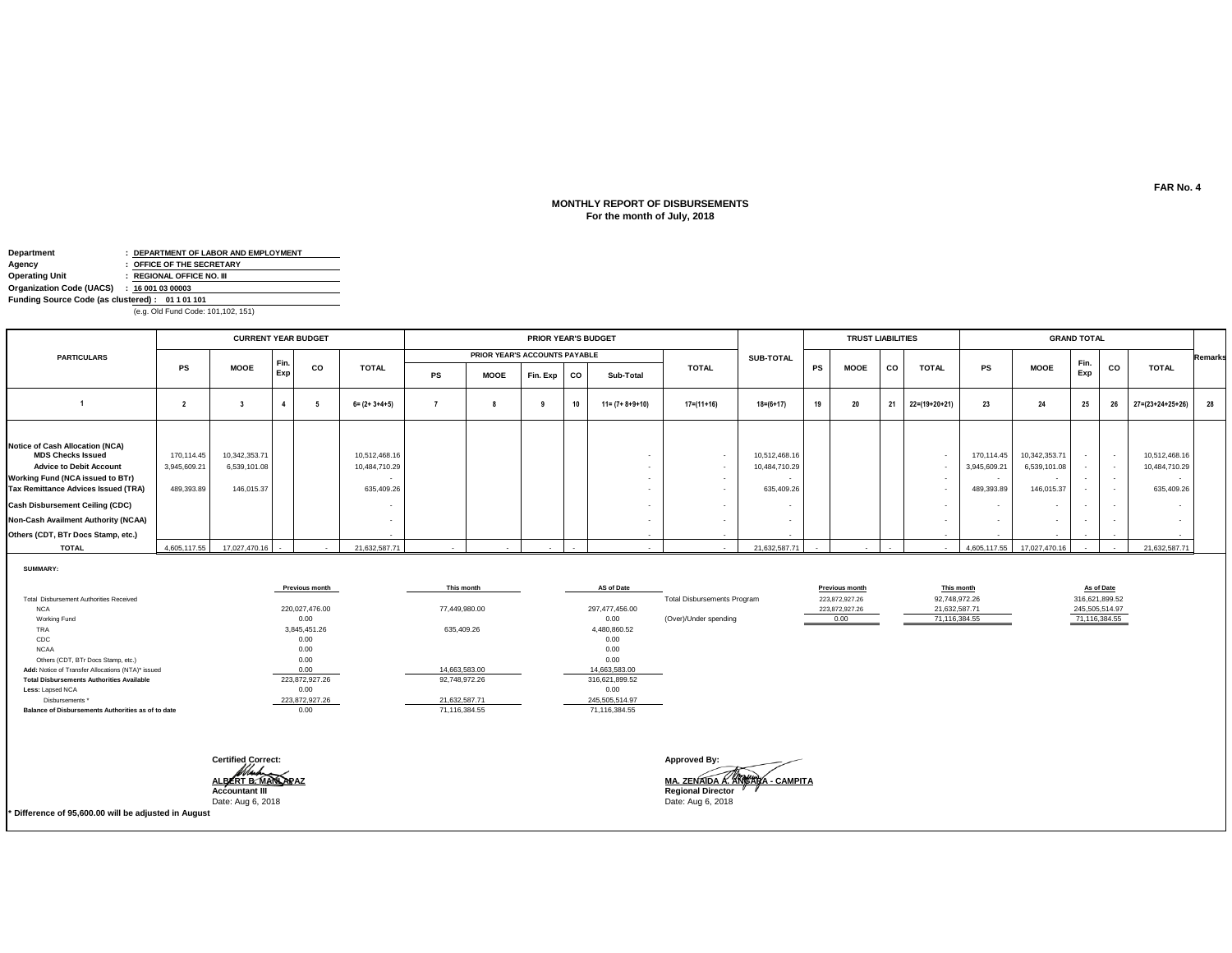# 77,449,980.00

# **MONTHLY REPORT OF DISBURSEMENTS For the month of August 2018**

| Department                                      | : DEPARTMENT OF LABOR AND EMPLOYMENT |
|-------------------------------------------------|--------------------------------------|
| Agency                                          | : OFFICE OF THE SECRETARY            |
| <b>Operating Unit</b>                           | : REGIONAL OFFICE NO. III            |
| Organization Code (UACS)                        | : 160010300003                       |
| Funding Source Code (as clustered): 01 1 01 101 |                                      |
|                                                 | (e.g. Old Fund Code: 101,102, 151)   |

|                                                                                                                                                                                                                                                                                                               |                                          | <b>CURRENT YEAR BUDGET</b>                 |             |    |                                             |    |                               | <b>PRIOR YEAR'S BUDGET</b> |    |                         |              |                                                       |           | <b>TRUST LIABILITIES</b> |    |               |                                          |                                                                     | <b>GRAND TOTAL</b>       |                                      |                                                       |                |
|---------------------------------------------------------------------------------------------------------------------------------------------------------------------------------------------------------------------------------------------------------------------------------------------------------------|------------------------------------------|--------------------------------------------|-------------|----|---------------------------------------------|----|-------------------------------|----------------------------|----|-------------------------|--------------|-------------------------------------------------------|-----------|--------------------------|----|---------------|------------------------------------------|---------------------------------------------------------------------|--------------------------|--------------------------------------|-------------------------------------------------------|----------------|
| <b>PARTICULARS</b>                                                                                                                                                                                                                                                                                            |                                          |                                            |             |    |                                             |    | PRIOR YEAR'S ACCOUNTS PAYABLE |                            |    |                         |              | <b>SUB-TOTAL</b>                                      |           |                          |    |               |                                          |                                                                     |                          |                                      |                                                       | <b>Remarks</b> |
|                                                                                                                                                                                                                                                                                                               | PS                                       | <b>MOOE</b>                                | Fin.<br>Exp | CO | <b>TOTAL</b>                                | PS | <b>MOOE</b>                   | Fin. Exp                   | co | Sub-Total               | <b>TOTAL</b> |                                                       | <b>PS</b> | <b>MOOE</b>              | co | <b>TOTAL</b>  | PS                                       | <b>MOOE</b>                                                         | Fin.<br>Exp              | co                                   | <b>TOTAL</b>                                          |                |
|                                                                                                                                                                                                                                                                                                               |                                          |                                            |             |    | $6 = (2 + 3 + 4 + 5)$                       |    |                               |                            | 10 | $11 = (7 + 8 + 9 + 10)$ | $17=(11+16)$ | $18 = (6 + 17)$                                       | 19        | 20                       | 21 | 22=(19+20+21) | 23                                       | 24                                                                  | 25                       | 26                                   | $27 = (23 + 24 + 25 + 26)$                            | 28             |
| <b>Notice of Cash Allocation (NCA)</b><br><b>MDS Checks Issued</b><br><b>Advice to Debit Account</b><br><b>Working Fund (NCA issued to BTr)</b><br>Tax Remittance Advices Issued (TRA)<br><b>Cash Disbursement Ceiling (CDC)</b><br>Non-Cash Availment Authority (NCAA)<br>Others (CDT, BTr Docs Stamp, etc.) | 191,348.84<br>5,653,020.49<br>489,393.89 | 3,411,179.43<br>25,769,321.54<br>98,365.86 |             |    | 3,602,528.27<br>31,422,342.03<br>587,759.75 |    |                               |                            |    |                         | $\sim$       | 3,602,528.27<br>31,422,342.03<br>587,759.75<br>$\sim$ |           |                          |    |               | 191,348.84<br>5,653,020.49<br>489,393.89 | 3,411,179.43<br>25,769,321.54<br>$\sim$<br>98,365.86<br>$\sim$<br>۰ | $\overline{\phantom{a}}$ | $\sim$ 100 $\mu$<br>$\sim$<br>$\sim$ | 3,602,528.27<br>31,422,342.03<br>$\sim$<br>587,759.75 |                |
| <b>TOTAL</b>                                                                                                                                                                                                                                                                                                  | 6,333,763.22                             | 29,278,866.83                              | $\sim$      |    | 35,612,630.05                               |    |                               |                            |    |                         |              | 35.612.630.05                                         |           |                          |    |               |                                          | 6,333,763.22 29,278,866.83                                          |                          |                                      | 35,612,630.05                                         |                |

**SUMMARY:**

|                                                    | <b>Previous month</b> | This month    | AS of Date       |                                    | <b>Previous month</b> | This month    | As of Date     |
|----------------------------------------------------|-----------------------|---------------|------------------|------------------------------------|-----------------------|---------------|----------------|
| Total Disbursement Authorities Received            |                       |               |                  | <b>Total Disbursements Program</b> | 316,621,899.52        | 43,236,070.67 | 359,857,970.19 |
| <b>NCA</b>                                         | 297.477.456.00        | 42,648,310.92 | 340, 125, 766.92 |                                    | 245.505.514.97        | 35.612.630.05 | 281,118,145.02 |
| Working Fund                                       | 0.00                  |               | 0.00             | (Over)/Under spending              | 71,116,384.55         | 7,623,440.62  | 78,739,825.17  |
| TRA                                                | 4,480,860.52          | 587,759.75    | 5,068,620.27     |                                    |                       |               |                |
| CDC                                                | 0.00                  |               | 0.00             |                                    |                       |               |                |
| <b>NCAA</b>                                        | 0.00                  |               | 0.00             |                                    |                       |               |                |
| Others (CDT, BTr Docs Stamp, etc.)                 | 0.00                  |               | 0.00             |                                    |                       |               |                |
| Add: Notice of Transfer Allocations (NTA)* issued  | 14,663,583.00         |               | 14,663,583.00    |                                    |                       |               |                |
| <b>Total Disbursements Authorities Available</b>   | 316,621,899.52        | 43,236,070.67 | 359,857,970.19   |                                    |                       |               |                |
| Less: Lapsed NCA                                   | 0.00                  |               | 0.00             |                                    |                       |               |                |
| Disbursements *                                    | 245,505,514.97        | 35,612,630.05 | 281,118,145.02   |                                    |                       |               |                |
| Balance of Disbursements Authorities as of to date | 71,116,384.55         | 7,623,440.62  | 78,739,825.17    |                                    |                       |               |                |
|                                                    |                       |               |                  |                                    |                       |               |                |
|                                                    |                       |               |                  |                                    |                       |               |                |

| <b>Certified Correct:</b> |
|---------------------------|
| ALBERT B.M<br>NPA7        |
|                           |
| <b>Accountant III</b>     |
| Date: Sept. 4, 2018       |

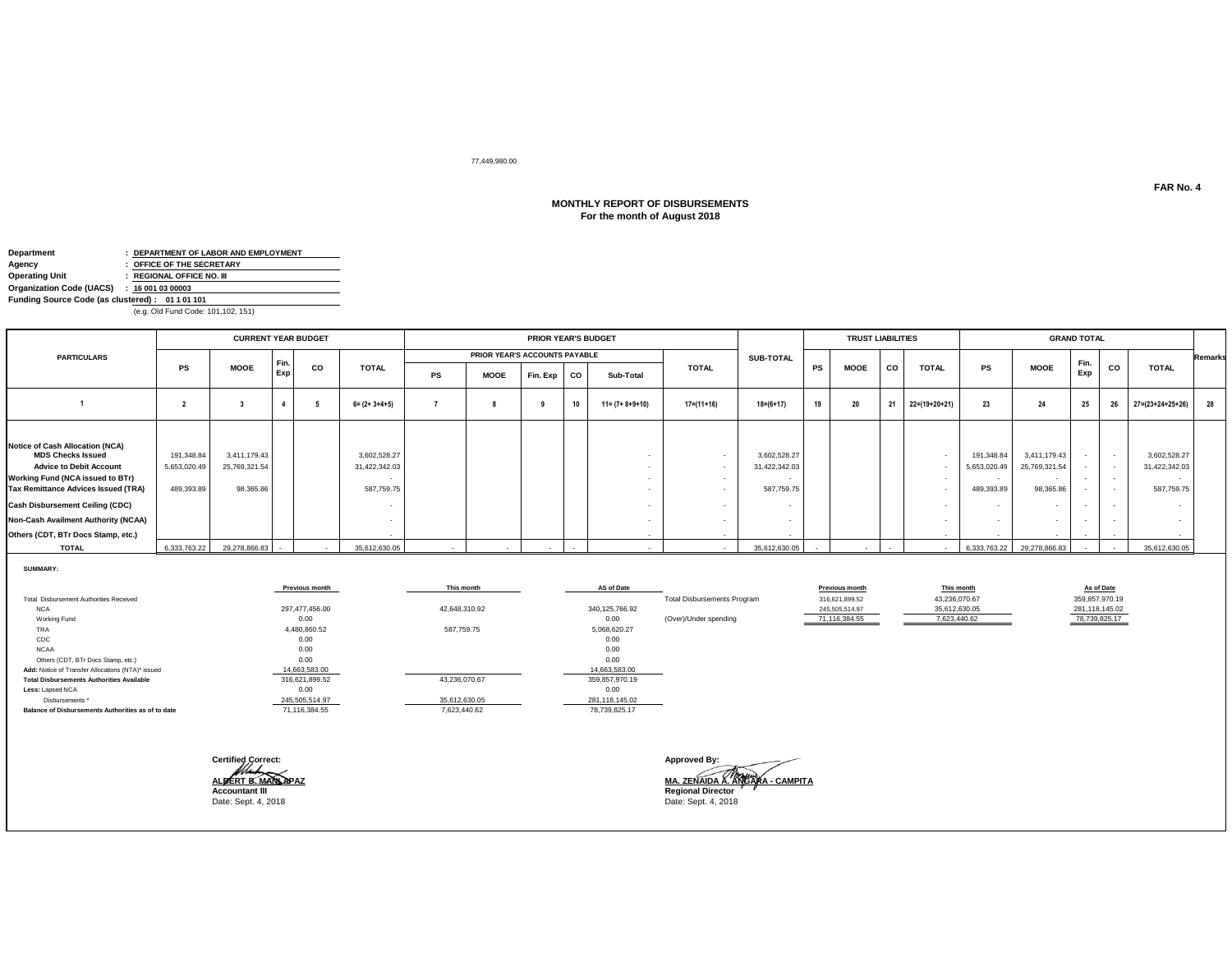### **MONTHLY REPORT OF DISBURSEMENTS For the month of September 2018**

| Department                                      | : DEPARTMENT OF LABOR AND EMPLOYMENT |
|-------------------------------------------------|--------------------------------------|
| Agency                                          | : OFFICE OF THE SECRETARY            |
| <b>Operating Unit</b>                           | : REGIONAL OFFICE NO. III            |
| Organization Code (UACS)                        | : 160010300003                       |
| Funding Source Code (as clustered): 01 1 01 101 |                                      |
|                                                 | (e.g. Old Fund Code: 101,102, 151)   |

|                                                                                                                                                                                                                                                                                                                      |                                            | <b>CURRENT YEAR BUDGET</b>                   |             |           |                                              |    |                               | <b>PRIOR YEAR'S BUDGET</b> |                |                         |                  |                                              |           | <b>TRUST LIABILITIES</b> |    |                          |                                            |                                                                  | <b>GRAND TOTAL</b> |                                                                       |                                                                                    |                |
|----------------------------------------------------------------------------------------------------------------------------------------------------------------------------------------------------------------------------------------------------------------------------------------------------------------------|--------------------------------------------|----------------------------------------------|-------------|-----------|----------------------------------------------|----|-------------------------------|----------------------------|----------------|-------------------------|------------------|----------------------------------------------|-----------|--------------------------|----|--------------------------|--------------------------------------------|------------------------------------------------------------------|--------------------|-----------------------------------------------------------------------|------------------------------------------------------------------------------------|----------------|
| <b>PARTICULARS</b>                                                                                                                                                                                                                                                                                                   |                                            |                                              |             |           |                                              |    | PRIOR YEAR'S ACCOUNTS PAYABLE |                            |                |                         |                  | <b>SUB-TOTAL</b>                             |           |                          |    |                          |                                            |                                                                  |                    |                                                                       |                                                                                    | <b>Remarks</b> |
|                                                                                                                                                                                                                                                                                                                      | PS                                         | <b>MOOE</b>                                  | Fin.<br>Exp | <b>CO</b> | <b>TOTAL</b>                                 | PS | <b>MOOE</b>                   | Fin. Exp                   | , co           | Sub-Total               | <b>TOTAL</b>     |                                              | <b>PS</b> | <b>MOOE</b>              | co | <b>TOTAL</b>             | PS                                         | <b>MOOE</b>                                                      | Fin.<br>Exp        | <b>CO</b>                                                             | <b>TOTAL</b>                                                                       |                |
|                                                                                                                                                                                                                                                                                                                      |                                            |                                              |             |           | $6 = (2 + 3 + 4 + 5)$                        |    |                               |                            | $\overline{A}$ | $11 = (7 + 8 + 9 + 10)$ | $17 = (11 + 16)$ | $18=(6+17)$                                  | 19        | 20                       | 21 | 22=(19+20+21)            | 23                                         | 24                                                               | 25                 | 26                                                                    | 27=(23+24+25+26)                                                                   | 28             |
| <b>Notice of Cash Allocation (NCA)</b><br><b>MDS Checks Issued</b><br><b>Advice to Debit Account</b><br><b>Working Fund (NCA issued to BTr)</b><br><b>Tax Remittance Advices Issued (TRA)</b><br><b>Cash Disbursement Ceiling (CDC)</b><br>Non-Cash Availment Authority (NCAA)<br>Others (CDT, BTr Docs Stamp, etc.) | 1,833,458.12<br>5,790,379.64<br>489,374.93 | 43,390,825.15<br>23,317,674.78<br>234,938.19 |             |           | 45,224,283.27<br>29,108,054.42<br>724,313.12 |    | 4,407,487.48                  |                            |                | 4,407,487.48            | 4,407,487.48     | 45,224,283.27<br>33,515,541.90<br>724,313.12 |           |                          |    |                          | 1,833,458.12<br>5,790,379.64<br>489,374.93 | 43,390,825.15<br>27,725,162.26<br>$\sim$<br>234,938.19<br>$\sim$ |                    | . .<br>$\sim$<br>$\overline{\phantom{a}}$<br>$\overline{\phantom{a}}$ | 45,224,283.27<br>33,515,541.90<br>$\sim$<br>724,313.12<br>$\overline{\phantom{a}}$ |                |
| <b>TOTAL</b>                                                                                                                                                                                                                                                                                                         | 8,113,212.69                               | 66,943,438.12                                |             |           | 75,056,650.81                                |    | 4,407,487.48                  |                            |                | 4,407,487.48            | 4,407,487.48     | 79,464,138.29                                |           |                          |    | $\overline{\phantom{a}}$ | 8,113,212.69                               | 71,350,925.60                                                    |                    |                                                                       | 79,464,138.29                                                                      |                |

**SUMMARY:**

|                                                    | Previous month | This month        | AS of Date       |                                    | <b>Previous month</b> | This month        | As of Date     |
|----------------------------------------------------|----------------|-------------------|------------------|------------------------------------|-----------------------|-------------------|----------------|
| Total Disbursement Authorities Received            |                |                   |                  | <b>Total Disbursements Program</b> | 359,857,970.19        | 724,313.12        | 360,582,283.31 |
| <b>NCA</b>                                         | 340,125,766.92 | 0.00              | 340, 125, 766.92 |                                    | 281,118,145.02        | 79,464,138.29     | 360,582,283.31 |
| Working Fund                                       | 0.00           |                   | 0.00             | (Over)/Under spending              | 78,739,825.17         | (78, 739, 825.17) | 0.00           |
| TRA                                                | 5,068,620.27   | 724,313.12        | 5,792,933.39     |                                    |                       |                   |                |
| CDC                                                | 0.00           |                   | 0.00             |                                    |                       |                   |                |
| <b>NCAA</b>                                        | 0.00           |                   | 0.00             |                                    |                       |                   |                |
| Others (CDT, BTr Docs Stamp, etc.)                 | 0.00           |                   | 0.00             |                                    |                       |                   |                |
| Add: Notice of Transfer Allocations (NTA)* issued  | 14,663,583.00  | 0.00              | 14,663,583.00    |                                    |                       |                   |                |
| <b>Total Disbursements Authorities Available</b>   | 359,857,970.19 | 724,313.12        | 360,582,283.31   |                                    |                       |                   |                |
| Less: Lapsed NCA                                   | 0.00           |                   | 0.00             |                                    |                       |                   |                |
| Disbursements *                                    | 281,118,145.02 | 79,464,138.29     | 360,582,283.31   |                                    |                       |                   |                |
| Balance of Disbursements Authorities as of to date | 78,739,825.17  | (78, 739, 825.17) | 0.00             |                                    |                       |                   |                |
|                                                    |                |                   |                  |                                    |                       |                   |                |
|                                                    |                |                   |                  |                                    |                       |                   |                |
|                                                    |                |                   |                  |                                    |                       |                   |                |
|                                                    |                |                   |                  |                                    |                       |                   |                |

**Certified Correct: Approved By: ALBERT B. MANLAPAZ MA. ZENAIDA A. ANGARA - CAMPITA Accountant III Regional Director** Date: October 10, 2018 Date: October 10, 2018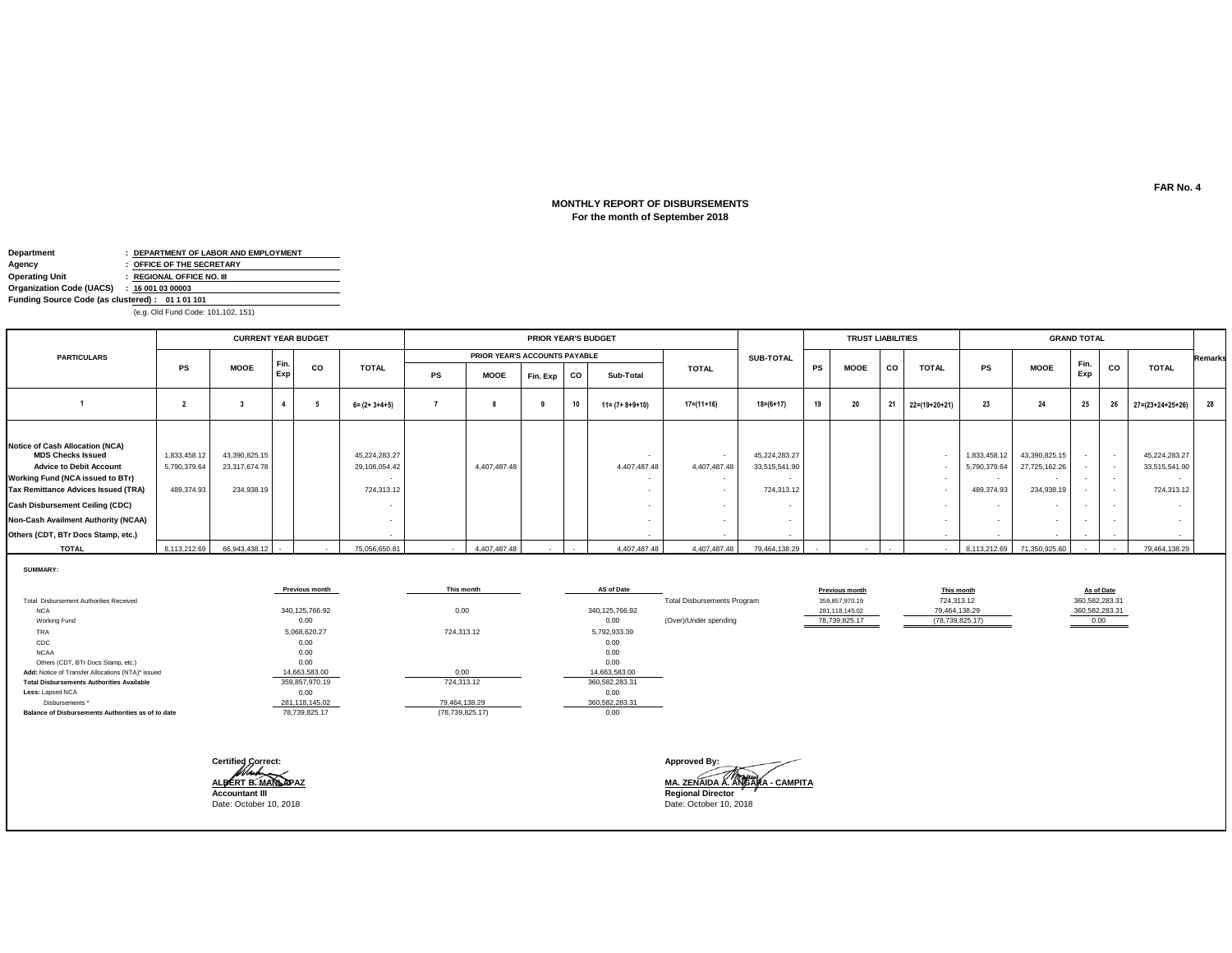### **For the month of October, 2018 MONTHLY REPORT OF DISBURSEMENTS**

| Department                                      | : DEPARTMENT OF LABOR AND EMPLOYMENT |
|-------------------------------------------------|--------------------------------------|
| Agency                                          | : OFFICE OF THE SECRETARY            |
| <b>Operating Unit</b>                           | : REGIONAL OFFICE NO. III            |
| Organization Code (UACS)                        | : 160010300003                       |
| Funding Source Code (as clustered): 01 1 01 101 |                                      |
|                                                 |                                      |

(e.g. Old Fund Code: 101,102, 151)

|                                                                                                                                                                                                                                                                                                               |                            | <b>CURRENT YEAR BUDGET</b>                 |             |            |                                             |    |                               | <b>PRIOR YEAR'S BUDGET</b> |           |                         |                  |                                             |           | <b>TRUST LIABILITIES</b> |    |                            |                            |                                                                                  | <b>GRAND TOTAL</b>                                               |                           |                                             |         |
|---------------------------------------------------------------------------------------------------------------------------------------------------------------------------------------------------------------------------------------------------------------------------------------------------------------|----------------------------|--------------------------------------------|-------------|------------|---------------------------------------------|----|-------------------------------|----------------------------|-----------|-------------------------|------------------|---------------------------------------------|-----------|--------------------------|----|----------------------------|----------------------------|----------------------------------------------------------------------------------|------------------------------------------------------------------|---------------------------|---------------------------------------------|---------|
| <b>PARTICULARS</b>                                                                                                                                                                                                                                                                                            |                            |                                            |             |            |                                             |    | PRIOR YEAR'S ACCOUNTS PAYABLE |                            |           |                         |                  | <b>SUB-TOTAL</b>                            |           |                          |    |                            |                            |                                                                                  |                                                                  |                           |                                             | Remarks |
|                                                                                                                                                                                                                                                                                                               | <b>PS</b>                  | <b>MOOE</b>                                | Fin.<br>Exp | CO         | <b>TOTAL</b>                                | PS | <b>MOOE</b>                   | Fin. Exp                   | <b>CO</b> | Sub-Total               | <b>TOTAL</b>     |                                             | <b>PS</b> | <b>MOOE</b>              | co | <b>TOTAL</b>               | PS                         | <b>MOOE</b>                                                                      | Fin.<br>Exp                                                      | CO                        | <b>TOTAL</b>                                |         |
|                                                                                                                                                                                                                                                                                                               |                            |                                            |             |            | $6 = (2 + 3 + 4 + 5)$                       |    |                               |                            | 10        | $11 = (7 + 8 + 9 + 10)$ | $17 = (11 + 16)$ | $18 = (6 + 17)$                             | 19        | 20                       | 21 | $22=(19+20+21)$            | 23                         | 24                                                                               | 25                                                               | 26                        | $27 = (23 + 24 + 25 + 26)$                  | 28      |
| <b>Notice of Cash Allocation (NCA)</b><br><b>MDS Checks Issued</b><br><b>Advice to Debit Account</b><br>Working Fund (NCA issued to BTr)<br><b>Tax Remittance Advices Issued (TRA)</b><br><b>Cash Disbursement Ceiling (CDC)</b><br>Non-Cash Availment Authority (NCAA)<br>Others (CDT, BTr Docs Stamp, etc.) | 3,506,721.99<br>468,208.60 | 5,564,307.40<br>9,754,801.24<br>164,984.14 |             | 280,000.00 | 5,844,307.40<br>13,261,523.23<br>633,192.74 |    |                               |                            |           |                         |                  | 5,844,307.40<br>13,261,523.23<br>633,192.74 |           |                          |    | $\sim$<br>$\sim$<br>$\sim$ | 3,506,721.99<br>468,208.60 | 5,564,307.40<br>9,754,801.24<br>164,984.14<br>$\overline{\phantom{a}}$<br>$\sim$ | $\sim$<br>$\sim$<br>$\overline{\phantom{a}}$<br>$\sim$<br>$\sim$ | #####<br>$\sim$<br>$\sim$ | 5,844,307.40<br>13,261,523.23<br>633,192.74 |         |
| <b>TOTAL</b>                                                                                                                                                                                                                                                                                                  | 3,974,930.59               | 15,484,092.78                              |             | 280,000.00 | 19,739,023.37                               |    |                               |                            |           |                         |                  | 19,739,023.37                               |           |                          |    |                            | 3,974,930.59               | 15,484,092.78                                                                    |                                                                  | #####                     | 19,739,023.37                               |         |

**SUMMARY:**

|                                                    | <b>Previous month</b> | This month    | AS of Date       |                                    | Previous month | This month    | As of Date       |
|----------------------------------------------------|-----------------------|---------------|------------------|------------------------------------|----------------|---------------|------------------|
| <b>Total Disbursement Authorities Received</b>     |                       |               |                  | <b>Total Disbursements Program</b> | 360,582,283.31 | 85,582,581.74 | 446, 164, 865.05 |
| <b>NCA</b>                                         | 340,125,766.92        | 84,949,389.00 | 425,075,155.92   |                                    | 360,582,283.31 | 19,739,023.37 | 380, 321, 306.68 |
| Working Fund                                       | 0.00                  |               | 0.00             | (Over)/Under spending              | 0.00           | 65,843,558.37 | 65,843,558.37    |
| TRA                                                | 5,792,933.39          | 633,192.74    | 6,426,126.13     |                                    |                |               |                  |
| CDC                                                | 0.00                  |               | 0.00             |                                    |                |               |                  |
| <b>NCAA</b>                                        | 0.00                  |               | 0.00             |                                    |                |               |                  |
| Others (CDT, BTr Docs Stamp, etc.)                 | 0.00                  |               | 0.00             |                                    |                |               |                  |
| Add: Notice of Transfer Allocations (NTA)* issued  | 14,663,583.00         |               | 14,663,583.00    |                                    |                |               |                  |
| <b>Total Disbursements Authorities Available</b>   | 360,582,283.31        | 85,582,581.74 | 446, 164, 865.05 |                                    |                |               |                  |
| Less: Lapsed NCA                                   | 0.00                  |               | 0.00             |                                    |                |               |                  |
| Disbursements *                                    | 360,582,283.31        | 19,739,023.37 | 380,321,306.68   |                                    |                |               |                  |
| Balance of Disbursements Authorities as of to date | 0.00                  | 65,843,558.37 | 65,843,558.37    |                                    |                |               |                  |
|                                                    |                       |               |                  |                                    |                |               |                  |
|                                                    |                       |               |                  |                                    |                |               |                  |
|                                                    |                       |               |                  |                                    |                |               |                  |

**Certified Correct: Approved By: OIC-Accountant III Regional Director** Date: Nov 5, 2018 Date: Nov 5, 2018

**MA. ZENAIDA A. ANGARA - CAMPITA**<br>Regional Director<br>Date: Nov 5, 2018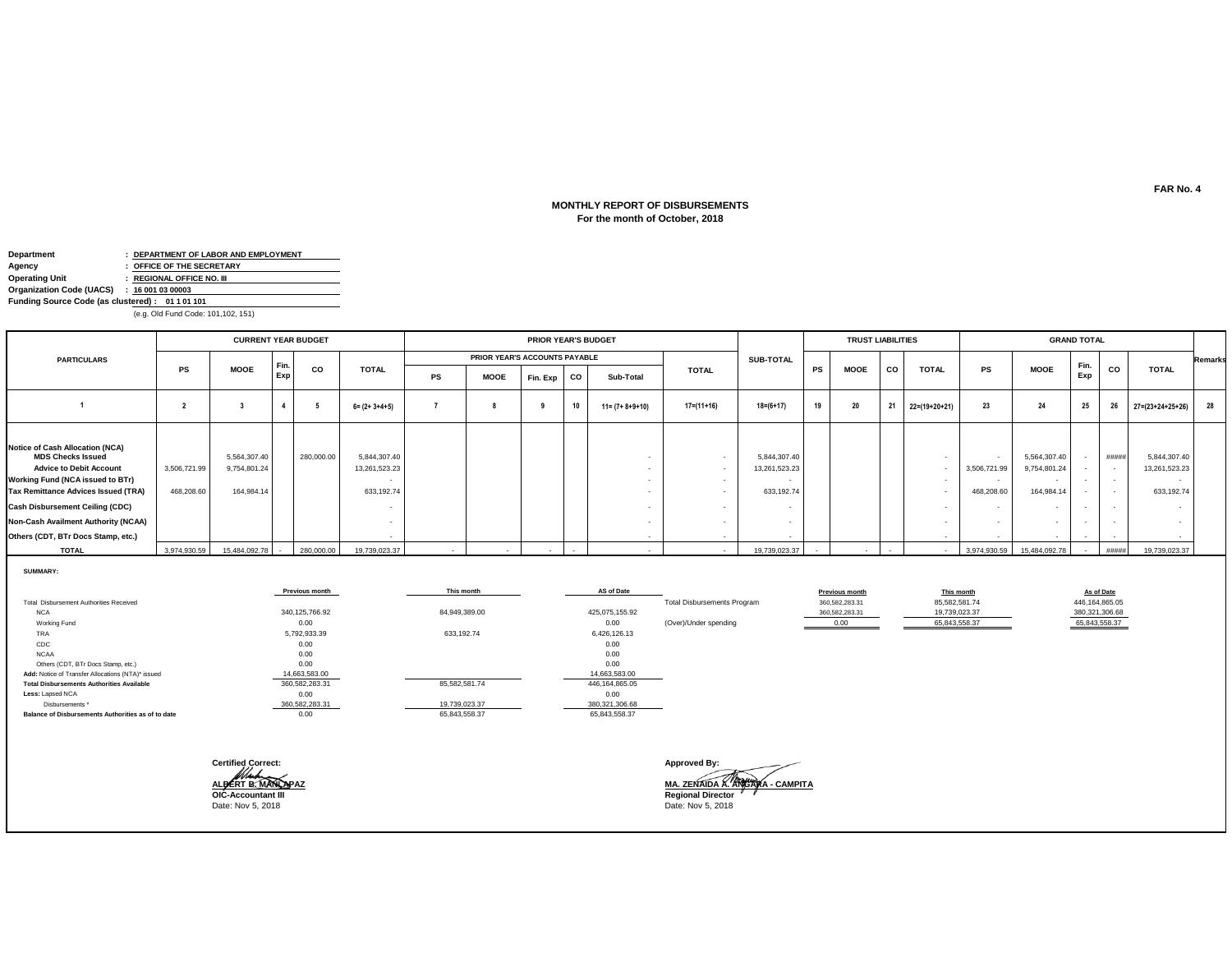### **For the month of November, 2018 MONTHLY REPORT OF DISBURSEMENTS**

| Department                                      |  | : DEPARTMENT OF LABOR AND EMPLOYMENT |  |  |  |  |  |  |  |  |
|-------------------------------------------------|--|--------------------------------------|--|--|--|--|--|--|--|--|
| Agency                                          |  | : OFFICE OF THE SECRETARY            |  |  |  |  |  |  |  |  |
| <b>Operating Unit</b>                           |  | : REGIONAL OFFICE NO. III            |  |  |  |  |  |  |  |  |
| Organization Code (UACS) : 16 001 03 00003      |  |                                      |  |  |  |  |  |  |  |  |
| Funding Source Code (as clustered): 01 1 01 101 |  |                                      |  |  |  |  |  |  |  |  |
|                                                 |  |                                      |  |  |  |  |  |  |  |  |

(e.g. Old Fund Code: 101,102, 151)

|                                                                                                                                                                                                                    |                                             | <b>CURRENT YEAR BUDGET</b>                  |     |      |                                              | PRIOR YEAR'S BUDGET |                               |             |          |                         |              |                                              | <b>TRUST LIABILITIES</b> |    |             |               | <b>GRAND TOTAL</b>                       |                                                                                                     |                                    |                                                      |                                                                                    |                |  |
|--------------------------------------------------------------------------------------------------------------------------------------------------------------------------------------------------------------------|---------------------------------------------|---------------------------------------------|-----|------|----------------------------------------------|---------------------|-------------------------------|-------------|----------|-------------------------|--------------|----------------------------------------------|--------------------------|----|-------------|---------------|------------------------------------------|-----------------------------------------------------------------------------------------------------|------------------------------------|------------------------------------------------------|------------------------------------------------------------------------------------|----------------|--|
| <b>PARTICULARS</b>                                                                                                                                                                                                 |                                             |                                             |     |      |                                              |                     | PRIOR YEAR'S ACCOUNTS PAYABLE |             |          |                         |              | <b>SUB-TOTAL</b>                             |                          |    |             |               |                                          |                                                                                                     |                                    |                                                      |                                                                                    | <b>Remarks</b> |  |
|                                                                                                                                                                                                                    | <b>PS</b>                                   | <b>MOOE</b>                                 | Exp | Fin. | <b>CO</b>                                    | <b>TOTAL</b>        | PS                            | <b>MOOE</b> | Fin. Exp | co                      | Sub-Total    | <b>TOTAL</b>                                 |                          | PS | <b>MOOE</b> | co            | <b>TOTAL</b>                             | PS                                                                                                  | <b>MOOE</b>                        | Fin.<br>Exp                                          | <b>CO</b>                                                                          | <b>TOTAL</b>   |  |
|                                                                                                                                                                                                                    |                                             |                                             |     |      | $6 = (2 + 3 + 4 + 5)$                        |                     |                               |             | 10       | $11 = (7 + 8 + 9 + 10)$ | $17=(11+16)$ | $18 = (6 + 17)$                              | 19                       | 20 | 21          | 22=(19+20+21) | 23                                       | 24                                                                                                  | 25                                 | 26                                                   | 27=(23+24+25+26)                                                                   | 28             |  |
| Notice of Cash Allocation (NCA)<br><b>MDS Checks Issued</b><br><b>Advice to Debit Account</b><br>Working Fund (NCA issued to BTr)<br>Tax Remittance Advices Issued (TRA)<br><b>Cash Disbursement Ceiling (CDC)</b> | 1,758,085.04<br>13,047,952.31<br>511,014.47 | 26,036,304.37<br>6,315,368.74<br>116,742.30 |     |      | 27,794,389.41<br>19,363,321.05<br>627,756.77 |                     |                               |             |          |                         | $\sim$       | 27,794,389.41<br>19,363,321.05<br>627,756.77 |                          |    |             |               | 1,758,085.04<br>##########<br>511,014.47 | 26,036,304.37<br>6,315,368.74<br>$\overline{\phantom{a}}$<br>116,742.30<br>$\overline{\phantom{a}}$ | $\sim$<br>$\sim$                   | $\overline{\phantom{a}}$<br>$\overline{\phantom{a}}$ | 27,794,389.41<br>19,363,321.05<br>$\overline{\phantom{a}}$<br>627,756.77<br>$\sim$ |                |  |
| Non-Cash Availment Authority (NCAA)<br>Others (CDT, BTr Docs Stamp, etc.)                                                                                                                                          |                                             |                                             |     |      |                                              |                     |                               |             |          |                         | $\sim$       |                                              |                          |    |             |               | $\sim$                                   | $\sim$                                                                                              | $\sim$<br>$\overline{\phantom{a}}$ |                                                      |                                                                                    |                |  |
| <b>TOTAL</b>                                                                                                                                                                                                       | 15,317,051.82                               | 32,468,415.41                               |     |      | 47,785,467.23                                |                     |                               | $\sim$      |          |                         |              | 47,785,467.23                                |                          |    |             |               | ###########                              | 32,468,415.41                                                                                       |                                    |                                                      | 47,785,467.23                                                                      |                |  |

**SUMMARY:**

|                                                    | <b>Previous month</b> | This month      | AS of Date       |                                    | <b>Previous month</b> | This month      | As of Date     |
|----------------------------------------------------|-----------------------|-----------------|------------------|------------------------------------|-----------------------|-----------------|----------------|
| Total Disbursement Authorities Received            |                       |                 |                  | <b>Total Disbursements Program</b> | 446,164,865.05        | 16,436,476.77   | 462,601,341.82 |
| <b>NCA</b>                                         | 425,075,155.92        |                 | 425,075,155.92   |                                    | 380,321,306.68        | 47,785,467.23   | 428,106,773.91 |
| Working Fund                                       | 0.00                  |                 | 0.00             | (Over)/Under spending              | 65,843,558.37         | (31,348,990.46) | 34,494,567.91  |
| TRA                                                | 6,426,126.13          | 627,756.77      | 7,053,882.90     |                                    |                       |                 |                |
| CDC                                                | 0.00                  |                 | 0.00             |                                    |                       |                 |                |
| <b>NCAA</b>                                        | 0.00                  |                 | 0.00             |                                    |                       |                 |                |
| Others (CDT, BTr Docs Stamp, etc.)                 | 0.00                  |                 | 0.00             |                                    |                       |                 |                |
| Add: Notice of Transfer Allocations (NTA)* issued  | 14,663,583.00         | 15,808,720.00   | 30,472,303.00    |                                    |                       |                 |                |
| <b>Total Disbursements Authorities Available</b>   | 446,164,865.05        | 16,436,476.77   | 462,601,341.82   |                                    |                       |                 |                |
| Less: Lapsed NCA                                   | 0.00                  |                 | 0.00             |                                    |                       |                 |                |
| Disbursements *                                    | 380,321,306.68        | 47,785,467.23   | 428, 106, 773.91 |                                    |                       |                 |                |
| Balance of Disbursements Authorities as of to date | 65,843,558.37         | (31,348,990.46) | 34,494,567.91    |                                    |                       |                 |                |
|                                                    |                       |                 |                  |                                    |                       |                 |                |
|                                                    |                       |                 |                  |                                    |                       |                 |                |
|                                                    |                       |                 |                  |                                    |                       |                 |                |